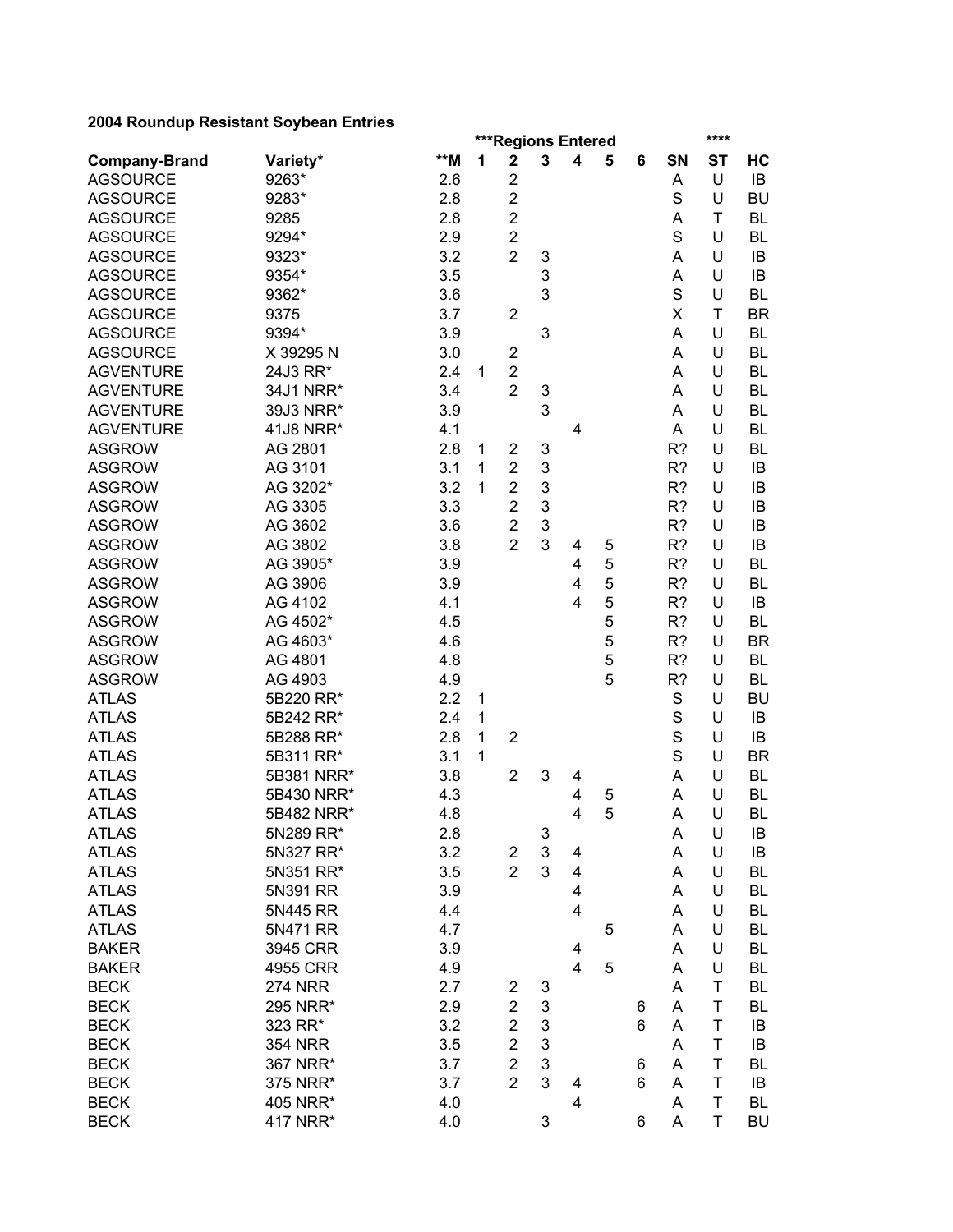|                        |                       |     | ***Regions Entered<br>**** |                         |              |                         |   |   |             |              |           |
|------------------------|-----------------------|-----|----------------------------|-------------------------|--------------|-------------------------|---|---|-------------|--------------|-----------|
| <b>Company-Brand</b>   | Variety*              | **M | 1                          | $\mathbf 2$             | $\mathbf{3}$ | $\overline{\mathbf{4}}$ | 5 | 6 | SN          | <b>ST</b>    | HC        |
| <b>BECK</b>            | <b>434 NRR</b>        | 4.3 |                            |                         |              | 4                       |   |   | Α           | $\mathsf T$  | <b>BL</b> |
| BERGMANN-TAYLOR        | <b>BT 365 CR</b>      | 3.6 |                            |                         |              | 4                       |   |   | Α           | T            | IB        |
| BERGMANN-TAYLOR        | BT 371 CR*            | 3.7 |                            |                         |              | 4                       |   |   | Α           | T            | IB        |
| <b>BERGMANN-TAYLOR</b> | <b>BT 375 CXR</b>     | 3.7 |                            |                         |              | 4                       |   |   | X           | T            | <b>BU</b> |
| <b>BERGMANN-TAYLOR</b> | <b>BT 385 CRS</b>     | 3.8 |                            |                         |              | 4                       |   |   | Α           | T            | <b>BU</b> |
| BERGMANN-TAYLOR        | BT 394 CR*            | 3.9 |                            |                         |              | 4                       |   |   | Α           | T            | <b>BL</b> |
| BERGMANN-TAYLOR        | <b>BT 425 CR</b>      | 4.2 |                            |                         |              | 4                       |   |   | Α           | T            | <b>BL</b> |
| BERGMANN-TAYLOR        | BT 434 CR*            | 4.3 |                            |                         |              | 4                       | 5 |   | Α           | T            | <b>BL</b> |
| <b>BERGMANN-TAYLOR</b> | BT 441 CR*            | 4.4 |                            |                         |              | 4                       | 5 |   | A           | T            | <b>BL</b> |
| <b>BERGMANN-TAYLOR</b> | <b>BT 455 CR</b>      | 4.5 |                            |                         |              | 4                       |   |   | A           | T            | <b>BL</b> |
| <b>BERGMANN-TAYLOR</b> | BT 484 CR*            | 4.8 |                            |                         |              | 4                       | 5 |   | A           | T            | <b>BL</b> |
| BERGMANN-TAYLOR        | <b>BT 485 CXR</b>     | 4.8 |                            |                         |              | 4                       |   |   | X           | T            | <b>BL</b> |
| <b>BIO GENE</b>        | <b>BG 3805 NRS</b>    | 3.8 |                            |                         | 3            |                         |   |   | A           | U            | <b>BU</b> |
| <b>BIO GENE</b>        | <b>BG 4200 NRRST*</b> | 4.2 |                            |                         |              | 4                       |   |   | A           | U            | <b>BL</b> |
| <b>BIO GENE</b>        | <b>BG 4205 NRR</b>    | 4.2 |                            |                         |              | 4                       |   |   | A           | U            | <b>BR</b> |
| <b>CROW'S</b>          | C 2506 R*             | 2.5 | 1                          |                         |              |                         |   |   | S           | U            | <b>BR</b> |
| <b>CROW'S</b>          | C 2615 R*             | 2.6 | $\mathbf{1}$               |                         |              |                         |   |   | Α           | U            | <b>BL</b> |
| <b>CROW'S</b>          | C 2915 R*             | 2.9 | $\mathbf{1}$               |                         |              |                         |   |   | A           | U            | <b>BU</b> |
| <b>CROW'S</b>          | C 3115 R*             | 3.1 |                            |                         | 3            |                         |   |   | S           | U            | <b>BR</b> |
| <b>CROW'S</b>          | C 3117 R*             | 3.1 |                            |                         | 3            |                         |   |   | Α           | U            | IB        |
| <b>CROW'S</b>          | C 3715 R*             | 3.7 |                            |                         |              | 4                       |   |   | Α           | U            | IB        |
| <b>CROW'S</b>          | C 3717 R*             | 3.7 |                            |                         |              | 4                       |   |   | A           | U            | IB        |
| <b>CROW'S</b>          | C 3915 R*             | 3.9 |                            |                         |              | 4                       |   |   | A           | U            | <b>BU</b> |
| <b>CROW'S</b>          | C 4417 R*             | 4.4 |                            |                         |              |                         | 5 |   | A           | U            | <b>BL</b> |
| <b>DAIRYLAND</b>       | <b>DSR-221 RR</b>     | 2.1 | 1                          |                         |              |                         |   |   | S           | T            | <b>BL</b> |
| <b>DAIRYLAND</b>       | DSR-234 RR*           | 2.3 | 1                          |                         |              |                         |   | 6 | S           | T            | <b>BL</b> |
| <b>DAIRYLAND</b>       | <b>DSR-2500 RR</b>    | 2.5 | 1                          |                         |              |                         |   |   | S           | T            | <b>BL</b> |
| <b>DAIRYLAND</b>       | <b>DSR-2501 RR</b>    | 2.5 | 1                          | $\overline{2}$          |              |                         |   | 6 | A           | T            | <b>BR</b> |
| <b>DAIRYLAND</b>       | <b>DSR-277 RR*</b>    | 2.7 | 1                          |                         |              |                         |   |   | S           | T            | <b>BL</b> |
| <b>DAIRYLAND</b>       | <b>DSR-2801 RR</b>    | 2.8 | 1                          | $\overline{2}$          |              |                         |   | 6 | Α           | T            | <b>BL</b> |
| <b>DAIRYLAND</b>       | <b>DSR-297 RR*</b>    | 3.0 |                            | $\overline{c}$          |              |                         |   |   | S           | T            | <b>BL</b> |
| <b>DAIRYLAND</b>       | <b>DSR-3000 RR</b>    | 3.0 |                            | $\overline{2}$          | 3            |                         |   | 6 | S           | T            | <b>BL</b> |
| <b>DAIRYLAND</b>       | <b>DSR-3002 RR</b>    | 3.0 | 1                          | $\overline{c}$          |              |                         |   | 6 | Α           | T            | <b>BL</b> |
| <b>DAIRYLAND</b>       | DSR-301 RR*           | 3.1 | 1                          | $\overline{2}$          |              |                         |   | 6 | A           | T            | <b>BL</b> |
| DAIRYLAND              | <b>DSR-326 RR*</b>    | 3.4 | $\mathbf{1}$               | 2                       |              |                         |   | 6 | A           | $\mathsf{T}$ | <b>BL</b> |
| <b>DAIRYLAND</b>       | <b>DSR-3500 RR</b>    | 3.5 |                            | 2                       | 3            |                         |   | 6 | A           | T            | BL        |
| <b>DAIRYLAND</b>       | <b>DSR-3501 RR</b>    | 3.5 |                            | $\overline{2}$          | 3            |                         |   | 6 | S           | T            | G         |
| <b>DAIRYLAND</b>       | <b>DSR-3600 RR</b>    | 3.6 |                            | $\overline{2}$          | 3            |                         |   | 6 | S           | T            | BL        |
| <b>DAIRYLAND</b>       | <b>DSR-3800 RR</b>    | 3.8 |                            |                         | 3            |                         |   |   | A           | T            | <b>BL</b> |
| <b>DAIRYLAND</b>       | DSR-385 RR*           | 3.9 |                            | $\overline{2}$          | 3            |                         |   |   | A           | T            | <b>BL</b> |
| <b>DAIRYLAND</b>       | <b>DSR-4100 RR</b>    | 4.2 |                            |                         | 3            |                         |   |   | A           | T            | <b>BL</b> |
| <b>DAIRYLAND</b>       | DST 26-000 RR         | 2.6 | 1                          |                         |              |                         |   |   | $\mathsf S$ | T            | <b>BL</b> |
| <b>DAIRYLAND</b>       | DST 28-000 RR         | 2.8 | 1                          | 2                       |              |                         |   |   | S           | T            | BL        |
| <b>DAIRYLAND</b>       | DST 29-000 RR         | 2.9 | 1                          | $\overline{c}$          |              |                         |   |   | $\mathsf S$ | U            | BL        |
| <b>DAIRYLAND</b>       | DST 34-001 RR         | 3.4 |                            | $\overline{2}$          | 3            |                         |   | 6 | S           | T            | BL        |
| <b>DEKALB</b>          | DKB 28-52             | 2.8 | 1                          |                         |              |                         |   |   | S           | U            | BL        |
| <b>DEKALB</b>          | DKB 28-53             | 2.8 | 1                          | $\overline{\mathbf{c}}$ |              |                         |   |   | R?          | U            | BL        |
| <b>DEKALB</b>          | DKB 31-51*            | 3.1 | 1                          | $\overline{c}$          | 3            |                         |   |   | S           | U            | <b>BU</b> |
| <b>DEKALB</b>          | DKB 36-52             | 3.6 |                            | $\overline{2}$          | 3            | 4                       |   |   | R?          | U            | IB        |
| <b>DEKALB</b>          | DKB 37-51*            | 3.7 |                            |                         |              | 4                       |   |   | R?          | U            | <b>BU</b> |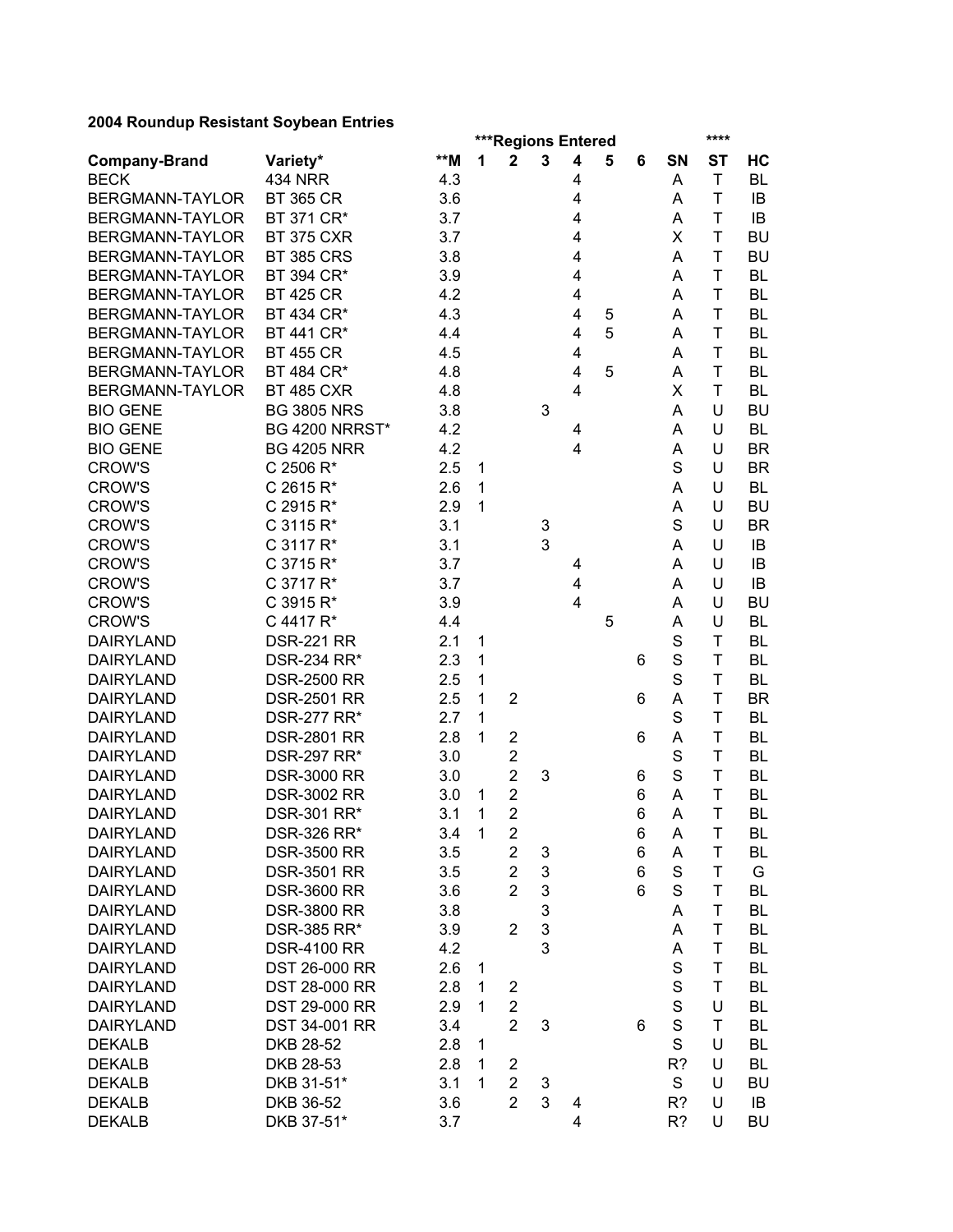| <b>Company-Brand</b><br>1<br>5<br>6<br>HC<br>3<br>5<br><b>DEKALB</b><br>DKB 38-52*<br>3.8<br>$\overline{4}$<br>R?<br>U<br><b>BU</b><br><b>DEKALB</b><br>DKB 46-51<br>4.6<br>5<br>R?<br>U<br>BL<br>5<br><b>DELTA &amp; PINE LAND</b><br>DP 3861 RR<br>3.8<br>U<br>A<br>IB<br>5<br><b>DELTA &amp; PINE LAND</b><br>DP 4331 RR<br>4.3<br>U<br><b>BL</b><br>A<br>5<br>S<br><b>DELTA &amp; PINE LAND</b><br>DP 4546 RR<br>4.5<br>U<br><b>BL</b><br>5<br><b>DELTA &amp; PINE LAND</b><br><b>DP 4724 RR</b><br>4.7<br>U<br><b>BL</b><br>A<br>5<br><b>DELTA &amp; PINE LAND</b><br><b>DPX 3950 RR</b><br>3.9<br>U<br>BL<br>B<br>5<br><b>DELTA &amp; PINE LAND</b><br><b>DPX 4891 RR</b><br>B<br>U<br>BL<br>4.8<br>5<br><b>DELTA GROW</b><br>4340 RR<br>BL<br>4.3<br>U<br>A<br>5<br><b>DELTA GROW</b><br>4840 RR<br>4.8<br>U<br>BL<br>A<br>5<br><b>DELTA GROW</b><br><b>BU</b><br>4960 RR<br>4.9<br>U<br>A<br>5<br>DK 3964 RR<br><b>BL</b><br><b>DELTA KING</b><br>3.9<br>Τ<br>A<br>4<br>5<br><b>DELTA KING</b><br>DK 3968 RR*<br><b>BL</b><br>3.9<br>4<br>Τ<br>A<br>5<br><b>DELTA KING</b><br>DK 4461 RR<br><b>BL</b><br>4.6<br>4<br>Τ<br>A<br>5<br>DK 4763 RR*<br><b>BL</b><br><b>DELTA KING</b><br>4.7<br>4<br>A<br>Τ<br>5<br>4<br>T<br><b>BL</b><br><b>DELTA KING</b><br><b>DK 4868 RR</b><br>4.8<br>A<br>5<br>DK 4967 RR<br>4<br>T<br><b>BL</b><br><b>DELTA KING</b><br>4.9<br>A<br>5<br>T<br><b>DK 5161 RR</b><br>R?<br><b>DELTA KING</b><br>5.1<br><b>BU</b><br>5<br>T<br><b>DELTA KING</b><br>DK 5366 RR<br>5.3<br><b>BR</b><br>A<br>5<br>T<br><b>DELTA KING</b><br>DK 5465 RR<br>5.4<br><b>BR</b><br>A<br>5<br><b>DELTA KING</b><br><b>DK 55T6</b><br>5.5<br>T<br>IB<br>A<br>5<br><b>DELTA KING</b><br><b>DK XTJ 446</b><br>4.6<br>R?<br>IB<br>M<br>4<br>5<br>DK XTJ 448<br><b>DELTA KING</b><br>R?<br><b>BL</b><br>4.8<br>4<br>Τ<br>5<br><b>DELTA KING</b><br><b>DK XTJ 541</b><br>R?<br>T<br><b>BL</b><br>4.1<br>4<br>5<br><b>DELTA KING</b><br><b>DK XTJ 543</b><br>4.3<br>4<br>T<br><b>BL</b><br>A<br>5<br><b>DELTA KING</b><br>DK XTJ 546<br>4<br>R?<br>T<br><b>BL</b><br>4.6<br>5<br><b>DELTA KING</b><br>DK XTJ 548<br>4.8<br>R?<br>T<br>4<br>BL<br>5<br><b>DELTA KING</b><br>DK XTJ 54J9<br>R?<br>T<br><b>BL</b><br>4.9<br>4<br>5<br><b>DELTA KING</b><br>DK XTJ 54X9<br>T<br>4.9<br>4<br>X<br>BL<br><b>DERAEDT</b><br>2121 RR*<br>S<br>U<br><b>BL</b><br>2.3<br>1<br>S<br>U<br>BL<br><b>DERAEDT</b><br>2650 RR<br>2.6<br>1<br>U<br><b>DERAEDT</b><br>2733 NRR*<br>2.7<br>1<br>A<br>IB<br>1<br>X<br>U<br><b>BL</b><br><b>DERAEDT</b><br>2950 XRR<br>2.9<br>S<br>2.3<br>1<br>T<br><b>DIENER</b><br>D 2356 RR<br><b>BL</b><br>2.6<br>$\overline{\mathbf{1}}$<br>U<br>BL<br><b>DIENER</b><br>D 2605 CR<br>2<br>A<br>$\mathbf S$<br>2.7<br>$\mathbf{1}$<br>T<br><b>DIENER</b><br>D 2615 RR<br>$\overline{\mathbf{c}}$<br>BL<br>$\overline{2}$<br>D 2911 CR<br>2.8<br>A<br>T<br><b>DIENER</b><br>IB<br>$\overline{2}$<br>D 3005 CR<br>3.0<br>BL<br><b>DIENER</b><br>A<br>Τ<br>D 3205 CR<br>3.2<br><b>DIENER</b><br>Α<br>Τ<br>IB<br>3<br>3<br>D 3310 CR*<br>3.1<br>$\overline{2}$<br>BL<br><b>DIENER</b><br>Α<br>Τ<br>3<br>S<br>3.3<br><b>DIENER</b><br>D 3315 RR<br>Τ<br>BL<br>3<br>D 3405 CR<br><b>DIENER</b><br>3.4<br>Τ<br>BL<br>A<br>3<br><b>DIENER</b><br>D 3668 CR<br>3.6<br>Τ<br>IB<br>A<br><b>DIENER</b><br>D 3805 CR<br>3.8<br>A<br>Τ<br>BL<br>4<br><b>DIENER</b><br>D 3899 CR*<br>3<br>3.9<br>4<br>A<br>Τ<br>BL<br><b>DIENER</b><br>D 4001 CR<br>BL<br>4.2<br>4<br>A<br>Τ<br><b>DIENER</b><br>4.3<br><b>BL</b><br>D 4304 CR<br>4<br>A<br>Τ<br>4.8<br>4<br>BL<br><b>DIENER</b><br>D 4725 CR<br>Α<br>T<br>$\mathbf S$<br><b>EXCEL</b><br>8192 RR<br>1.9<br>U<br>BL<br>1 |              |          |     |   | ***Regions Entered |   |                         |  |    | ****      |    |
|------------------------------------------------------------------------------------------------------------------------------------------------------------------------------------------------------------------------------------------------------------------------------------------------------------------------------------------------------------------------------------------------------------------------------------------------------------------------------------------------------------------------------------------------------------------------------------------------------------------------------------------------------------------------------------------------------------------------------------------------------------------------------------------------------------------------------------------------------------------------------------------------------------------------------------------------------------------------------------------------------------------------------------------------------------------------------------------------------------------------------------------------------------------------------------------------------------------------------------------------------------------------------------------------------------------------------------------------------------------------------------------------------------------------------------------------------------------------------------------------------------------------------------------------------------------------------------------------------------------------------------------------------------------------------------------------------------------------------------------------------------------------------------------------------------------------------------------------------------------------------------------------------------------------------------------------------------------------------------------------------------------------------------------------------------------------------------------------------------------------------------------------------------------------------------------------------------------------------------------------------------------------------------------------------------------------------------------------------------------------------------------------------------------------------------------------------------------------------------------------------------------------------------------------------------------------------------------------------------------------------------------------------------------------------------------------------------------------------------------------------------------------------------------------------------------------------------------------------------------------------------------------------------------------------------------------------------------------------------------------------------------------------------------------------------------------------------------------------------------------------------------------------------------------------------------------------------------------------------------------------------------------------------------------------------------------------------------------------------------------------------------------------------------------------------------------------------------------------------------------------------------------------------------------------------------------------------------------------------------------------------------------------------------------------------|--------------|----------|-----|---|--------------------|---|-------------------------|--|----|-----------|----|
|                                                                                                                                                                                                                                                                                                                                                                                                                                                                                                                                                                                                                                                                                                                                                                                                                                                                                                                                                                                                                                                                                                                                                                                                                                                                                                                                                                                                                                                                                                                                                                                                                                                                                                                                                                                                                                                                                                                                                                                                                                                                                                                                                                                                                                                                                                                                                                                                                                                                                                                                                                                                                                                                                                                                                                                                                                                                                                                                                                                                                                                                                                                                                                                                                                                                                                                                                                                                                                                                                                                                                                                                                                                                                    |              | Variety* | **M |   | $\mathbf 2$        | 3 | $\overline{\mathbf{4}}$ |  | SN | <b>ST</b> |    |
|                                                                                                                                                                                                                                                                                                                                                                                                                                                                                                                                                                                                                                                                                                                                                                                                                                                                                                                                                                                                                                                                                                                                                                                                                                                                                                                                                                                                                                                                                                                                                                                                                                                                                                                                                                                                                                                                                                                                                                                                                                                                                                                                                                                                                                                                                                                                                                                                                                                                                                                                                                                                                                                                                                                                                                                                                                                                                                                                                                                                                                                                                                                                                                                                                                                                                                                                                                                                                                                                                                                                                                                                                                                                                    |              |          |     |   |                    |   |                         |  |    |           |    |
|                                                                                                                                                                                                                                                                                                                                                                                                                                                                                                                                                                                                                                                                                                                                                                                                                                                                                                                                                                                                                                                                                                                                                                                                                                                                                                                                                                                                                                                                                                                                                                                                                                                                                                                                                                                                                                                                                                                                                                                                                                                                                                                                                                                                                                                                                                                                                                                                                                                                                                                                                                                                                                                                                                                                                                                                                                                                                                                                                                                                                                                                                                                                                                                                                                                                                                                                                                                                                                                                                                                                                                                                                                                                                    |              |          |     |   |                    |   |                         |  |    |           |    |
|                                                                                                                                                                                                                                                                                                                                                                                                                                                                                                                                                                                                                                                                                                                                                                                                                                                                                                                                                                                                                                                                                                                                                                                                                                                                                                                                                                                                                                                                                                                                                                                                                                                                                                                                                                                                                                                                                                                                                                                                                                                                                                                                                                                                                                                                                                                                                                                                                                                                                                                                                                                                                                                                                                                                                                                                                                                                                                                                                                                                                                                                                                                                                                                                                                                                                                                                                                                                                                                                                                                                                                                                                                                                                    |              |          |     |   |                    |   |                         |  |    |           |    |
|                                                                                                                                                                                                                                                                                                                                                                                                                                                                                                                                                                                                                                                                                                                                                                                                                                                                                                                                                                                                                                                                                                                                                                                                                                                                                                                                                                                                                                                                                                                                                                                                                                                                                                                                                                                                                                                                                                                                                                                                                                                                                                                                                                                                                                                                                                                                                                                                                                                                                                                                                                                                                                                                                                                                                                                                                                                                                                                                                                                                                                                                                                                                                                                                                                                                                                                                                                                                                                                                                                                                                                                                                                                                                    |              |          |     |   |                    |   |                         |  |    |           |    |
|                                                                                                                                                                                                                                                                                                                                                                                                                                                                                                                                                                                                                                                                                                                                                                                                                                                                                                                                                                                                                                                                                                                                                                                                                                                                                                                                                                                                                                                                                                                                                                                                                                                                                                                                                                                                                                                                                                                                                                                                                                                                                                                                                                                                                                                                                                                                                                                                                                                                                                                                                                                                                                                                                                                                                                                                                                                                                                                                                                                                                                                                                                                                                                                                                                                                                                                                                                                                                                                                                                                                                                                                                                                                                    |              |          |     |   |                    |   |                         |  |    |           |    |
|                                                                                                                                                                                                                                                                                                                                                                                                                                                                                                                                                                                                                                                                                                                                                                                                                                                                                                                                                                                                                                                                                                                                                                                                                                                                                                                                                                                                                                                                                                                                                                                                                                                                                                                                                                                                                                                                                                                                                                                                                                                                                                                                                                                                                                                                                                                                                                                                                                                                                                                                                                                                                                                                                                                                                                                                                                                                                                                                                                                                                                                                                                                                                                                                                                                                                                                                                                                                                                                                                                                                                                                                                                                                                    |              |          |     |   |                    |   |                         |  |    |           |    |
|                                                                                                                                                                                                                                                                                                                                                                                                                                                                                                                                                                                                                                                                                                                                                                                                                                                                                                                                                                                                                                                                                                                                                                                                                                                                                                                                                                                                                                                                                                                                                                                                                                                                                                                                                                                                                                                                                                                                                                                                                                                                                                                                                                                                                                                                                                                                                                                                                                                                                                                                                                                                                                                                                                                                                                                                                                                                                                                                                                                                                                                                                                                                                                                                                                                                                                                                                                                                                                                                                                                                                                                                                                                                                    |              |          |     |   |                    |   |                         |  |    |           |    |
|                                                                                                                                                                                                                                                                                                                                                                                                                                                                                                                                                                                                                                                                                                                                                                                                                                                                                                                                                                                                                                                                                                                                                                                                                                                                                                                                                                                                                                                                                                                                                                                                                                                                                                                                                                                                                                                                                                                                                                                                                                                                                                                                                                                                                                                                                                                                                                                                                                                                                                                                                                                                                                                                                                                                                                                                                                                                                                                                                                                                                                                                                                                                                                                                                                                                                                                                                                                                                                                                                                                                                                                                                                                                                    |              |          |     |   |                    |   |                         |  |    |           |    |
|                                                                                                                                                                                                                                                                                                                                                                                                                                                                                                                                                                                                                                                                                                                                                                                                                                                                                                                                                                                                                                                                                                                                                                                                                                                                                                                                                                                                                                                                                                                                                                                                                                                                                                                                                                                                                                                                                                                                                                                                                                                                                                                                                                                                                                                                                                                                                                                                                                                                                                                                                                                                                                                                                                                                                                                                                                                                                                                                                                                                                                                                                                                                                                                                                                                                                                                                                                                                                                                                                                                                                                                                                                                                                    |              |          |     |   |                    |   |                         |  |    |           |    |
|                                                                                                                                                                                                                                                                                                                                                                                                                                                                                                                                                                                                                                                                                                                                                                                                                                                                                                                                                                                                                                                                                                                                                                                                                                                                                                                                                                                                                                                                                                                                                                                                                                                                                                                                                                                                                                                                                                                                                                                                                                                                                                                                                                                                                                                                                                                                                                                                                                                                                                                                                                                                                                                                                                                                                                                                                                                                                                                                                                                                                                                                                                                                                                                                                                                                                                                                                                                                                                                                                                                                                                                                                                                                                    |              |          |     |   |                    |   |                         |  |    |           |    |
|                                                                                                                                                                                                                                                                                                                                                                                                                                                                                                                                                                                                                                                                                                                                                                                                                                                                                                                                                                                                                                                                                                                                                                                                                                                                                                                                                                                                                                                                                                                                                                                                                                                                                                                                                                                                                                                                                                                                                                                                                                                                                                                                                                                                                                                                                                                                                                                                                                                                                                                                                                                                                                                                                                                                                                                                                                                                                                                                                                                                                                                                                                                                                                                                                                                                                                                                                                                                                                                                                                                                                                                                                                                                                    |              |          |     |   |                    |   |                         |  |    |           |    |
|                                                                                                                                                                                                                                                                                                                                                                                                                                                                                                                                                                                                                                                                                                                                                                                                                                                                                                                                                                                                                                                                                                                                                                                                                                                                                                                                                                                                                                                                                                                                                                                                                                                                                                                                                                                                                                                                                                                                                                                                                                                                                                                                                                                                                                                                                                                                                                                                                                                                                                                                                                                                                                                                                                                                                                                                                                                                                                                                                                                                                                                                                                                                                                                                                                                                                                                                                                                                                                                                                                                                                                                                                                                                                    |              |          |     |   |                    |   |                         |  |    |           |    |
|                                                                                                                                                                                                                                                                                                                                                                                                                                                                                                                                                                                                                                                                                                                                                                                                                                                                                                                                                                                                                                                                                                                                                                                                                                                                                                                                                                                                                                                                                                                                                                                                                                                                                                                                                                                                                                                                                                                                                                                                                                                                                                                                                                                                                                                                                                                                                                                                                                                                                                                                                                                                                                                                                                                                                                                                                                                                                                                                                                                                                                                                                                                                                                                                                                                                                                                                                                                                                                                                                                                                                                                                                                                                                    |              |          |     |   |                    |   |                         |  |    |           |    |
|                                                                                                                                                                                                                                                                                                                                                                                                                                                                                                                                                                                                                                                                                                                                                                                                                                                                                                                                                                                                                                                                                                                                                                                                                                                                                                                                                                                                                                                                                                                                                                                                                                                                                                                                                                                                                                                                                                                                                                                                                                                                                                                                                                                                                                                                                                                                                                                                                                                                                                                                                                                                                                                                                                                                                                                                                                                                                                                                                                                                                                                                                                                                                                                                                                                                                                                                                                                                                                                                                                                                                                                                                                                                                    |              |          |     |   |                    |   |                         |  |    |           |    |
|                                                                                                                                                                                                                                                                                                                                                                                                                                                                                                                                                                                                                                                                                                                                                                                                                                                                                                                                                                                                                                                                                                                                                                                                                                                                                                                                                                                                                                                                                                                                                                                                                                                                                                                                                                                                                                                                                                                                                                                                                                                                                                                                                                                                                                                                                                                                                                                                                                                                                                                                                                                                                                                                                                                                                                                                                                                                                                                                                                                                                                                                                                                                                                                                                                                                                                                                                                                                                                                                                                                                                                                                                                                                                    |              |          |     |   |                    |   |                         |  |    |           |    |
|                                                                                                                                                                                                                                                                                                                                                                                                                                                                                                                                                                                                                                                                                                                                                                                                                                                                                                                                                                                                                                                                                                                                                                                                                                                                                                                                                                                                                                                                                                                                                                                                                                                                                                                                                                                                                                                                                                                                                                                                                                                                                                                                                                                                                                                                                                                                                                                                                                                                                                                                                                                                                                                                                                                                                                                                                                                                                                                                                                                                                                                                                                                                                                                                                                                                                                                                                                                                                                                                                                                                                                                                                                                                                    |              |          |     |   |                    |   |                         |  |    |           |    |
|                                                                                                                                                                                                                                                                                                                                                                                                                                                                                                                                                                                                                                                                                                                                                                                                                                                                                                                                                                                                                                                                                                                                                                                                                                                                                                                                                                                                                                                                                                                                                                                                                                                                                                                                                                                                                                                                                                                                                                                                                                                                                                                                                                                                                                                                                                                                                                                                                                                                                                                                                                                                                                                                                                                                                                                                                                                                                                                                                                                                                                                                                                                                                                                                                                                                                                                                                                                                                                                                                                                                                                                                                                                                                    |              |          |     |   |                    |   |                         |  |    |           |    |
|                                                                                                                                                                                                                                                                                                                                                                                                                                                                                                                                                                                                                                                                                                                                                                                                                                                                                                                                                                                                                                                                                                                                                                                                                                                                                                                                                                                                                                                                                                                                                                                                                                                                                                                                                                                                                                                                                                                                                                                                                                                                                                                                                                                                                                                                                                                                                                                                                                                                                                                                                                                                                                                                                                                                                                                                                                                                                                                                                                                                                                                                                                                                                                                                                                                                                                                                                                                                                                                                                                                                                                                                                                                                                    |              |          |     |   |                    |   |                         |  |    |           |    |
|                                                                                                                                                                                                                                                                                                                                                                                                                                                                                                                                                                                                                                                                                                                                                                                                                                                                                                                                                                                                                                                                                                                                                                                                                                                                                                                                                                                                                                                                                                                                                                                                                                                                                                                                                                                                                                                                                                                                                                                                                                                                                                                                                                                                                                                                                                                                                                                                                                                                                                                                                                                                                                                                                                                                                                                                                                                                                                                                                                                                                                                                                                                                                                                                                                                                                                                                                                                                                                                                                                                                                                                                                                                                                    |              |          |     |   |                    |   |                         |  |    |           |    |
|                                                                                                                                                                                                                                                                                                                                                                                                                                                                                                                                                                                                                                                                                                                                                                                                                                                                                                                                                                                                                                                                                                                                                                                                                                                                                                                                                                                                                                                                                                                                                                                                                                                                                                                                                                                                                                                                                                                                                                                                                                                                                                                                                                                                                                                                                                                                                                                                                                                                                                                                                                                                                                                                                                                                                                                                                                                                                                                                                                                                                                                                                                                                                                                                                                                                                                                                                                                                                                                                                                                                                                                                                                                                                    |              |          |     |   |                    |   |                         |  |    |           |    |
|                                                                                                                                                                                                                                                                                                                                                                                                                                                                                                                                                                                                                                                                                                                                                                                                                                                                                                                                                                                                                                                                                                                                                                                                                                                                                                                                                                                                                                                                                                                                                                                                                                                                                                                                                                                                                                                                                                                                                                                                                                                                                                                                                                                                                                                                                                                                                                                                                                                                                                                                                                                                                                                                                                                                                                                                                                                                                                                                                                                                                                                                                                                                                                                                                                                                                                                                                                                                                                                                                                                                                                                                                                                                                    |              |          |     |   |                    |   |                         |  |    |           |    |
|                                                                                                                                                                                                                                                                                                                                                                                                                                                                                                                                                                                                                                                                                                                                                                                                                                                                                                                                                                                                                                                                                                                                                                                                                                                                                                                                                                                                                                                                                                                                                                                                                                                                                                                                                                                                                                                                                                                                                                                                                                                                                                                                                                                                                                                                                                                                                                                                                                                                                                                                                                                                                                                                                                                                                                                                                                                                                                                                                                                                                                                                                                                                                                                                                                                                                                                                                                                                                                                                                                                                                                                                                                                                                    |              |          |     |   |                    |   |                         |  |    |           |    |
|                                                                                                                                                                                                                                                                                                                                                                                                                                                                                                                                                                                                                                                                                                                                                                                                                                                                                                                                                                                                                                                                                                                                                                                                                                                                                                                                                                                                                                                                                                                                                                                                                                                                                                                                                                                                                                                                                                                                                                                                                                                                                                                                                                                                                                                                                                                                                                                                                                                                                                                                                                                                                                                                                                                                                                                                                                                                                                                                                                                                                                                                                                                                                                                                                                                                                                                                                                                                                                                                                                                                                                                                                                                                                    |              |          |     |   |                    |   |                         |  |    |           |    |
|                                                                                                                                                                                                                                                                                                                                                                                                                                                                                                                                                                                                                                                                                                                                                                                                                                                                                                                                                                                                                                                                                                                                                                                                                                                                                                                                                                                                                                                                                                                                                                                                                                                                                                                                                                                                                                                                                                                                                                                                                                                                                                                                                                                                                                                                                                                                                                                                                                                                                                                                                                                                                                                                                                                                                                                                                                                                                                                                                                                                                                                                                                                                                                                                                                                                                                                                                                                                                                                                                                                                                                                                                                                                                    |              |          |     |   |                    |   |                         |  |    |           |    |
|                                                                                                                                                                                                                                                                                                                                                                                                                                                                                                                                                                                                                                                                                                                                                                                                                                                                                                                                                                                                                                                                                                                                                                                                                                                                                                                                                                                                                                                                                                                                                                                                                                                                                                                                                                                                                                                                                                                                                                                                                                                                                                                                                                                                                                                                                                                                                                                                                                                                                                                                                                                                                                                                                                                                                                                                                                                                                                                                                                                                                                                                                                                                                                                                                                                                                                                                                                                                                                                                                                                                                                                                                                                                                    |              |          |     |   |                    |   |                         |  |    |           |    |
|                                                                                                                                                                                                                                                                                                                                                                                                                                                                                                                                                                                                                                                                                                                                                                                                                                                                                                                                                                                                                                                                                                                                                                                                                                                                                                                                                                                                                                                                                                                                                                                                                                                                                                                                                                                                                                                                                                                                                                                                                                                                                                                                                                                                                                                                                                                                                                                                                                                                                                                                                                                                                                                                                                                                                                                                                                                                                                                                                                                                                                                                                                                                                                                                                                                                                                                                                                                                                                                                                                                                                                                                                                                                                    |              |          |     |   |                    |   |                         |  |    |           |    |
|                                                                                                                                                                                                                                                                                                                                                                                                                                                                                                                                                                                                                                                                                                                                                                                                                                                                                                                                                                                                                                                                                                                                                                                                                                                                                                                                                                                                                                                                                                                                                                                                                                                                                                                                                                                                                                                                                                                                                                                                                                                                                                                                                                                                                                                                                                                                                                                                                                                                                                                                                                                                                                                                                                                                                                                                                                                                                                                                                                                                                                                                                                                                                                                                                                                                                                                                                                                                                                                                                                                                                                                                                                                                                    |              |          |     |   |                    |   |                         |  |    |           |    |
|                                                                                                                                                                                                                                                                                                                                                                                                                                                                                                                                                                                                                                                                                                                                                                                                                                                                                                                                                                                                                                                                                                                                                                                                                                                                                                                                                                                                                                                                                                                                                                                                                                                                                                                                                                                                                                                                                                                                                                                                                                                                                                                                                                                                                                                                                                                                                                                                                                                                                                                                                                                                                                                                                                                                                                                                                                                                                                                                                                                                                                                                                                                                                                                                                                                                                                                                                                                                                                                                                                                                                                                                                                                                                    |              |          |     |   |                    |   |                         |  |    |           |    |
|                                                                                                                                                                                                                                                                                                                                                                                                                                                                                                                                                                                                                                                                                                                                                                                                                                                                                                                                                                                                                                                                                                                                                                                                                                                                                                                                                                                                                                                                                                                                                                                                                                                                                                                                                                                                                                                                                                                                                                                                                                                                                                                                                                                                                                                                                                                                                                                                                                                                                                                                                                                                                                                                                                                                                                                                                                                                                                                                                                                                                                                                                                                                                                                                                                                                                                                                                                                                                                                                                                                                                                                                                                                                                    |              |          |     |   |                    |   |                         |  |    |           |    |
|                                                                                                                                                                                                                                                                                                                                                                                                                                                                                                                                                                                                                                                                                                                                                                                                                                                                                                                                                                                                                                                                                                                                                                                                                                                                                                                                                                                                                                                                                                                                                                                                                                                                                                                                                                                                                                                                                                                                                                                                                                                                                                                                                                                                                                                                                                                                                                                                                                                                                                                                                                                                                                                                                                                                                                                                                                                                                                                                                                                                                                                                                                                                                                                                                                                                                                                                                                                                                                                                                                                                                                                                                                                                                    |              |          |     |   |                    |   |                         |  |    |           |    |
|                                                                                                                                                                                                                                                                                                                                                                                                                                                                                                                                                                                                                                                                                                                                                                                                                                                                                                                                                                                                                                                                                                                                                                                                                                                                                                                                                                                                                                                                                                                                                                                                                                                                                                                                                                                                                                                                                                                                                                                                                                                                                                                                                                                                                                                                                                                                                                                                                                                                                                                                                                                                                                                                                                                                                                                                                                                                                                                                                                                                                                                                                                                                                                                                                                                                                                                                                                                                                                                                                                                                                                                                                                                                                    |              |          |     |   |                    |   |                         |  |    |           |    |
|                                                                                                                                                                                                                                                                                                                                                                                                                                                                                                                                                                                                                                                                                                                                                                                                                                                                                                                                                                                                                                                                                                                                                                                                                                                                                                                                                                                                                                                                                                                                                                                                                                                                                                                                                                                                                                                                                                                                                                                                                                                                                                                                                                                                                                                                                                                                                                                                                                                                                                                                                                                                                                                                                                                                                                                                                                                                                                                                                                                                                                                                                                                                                                                                                                                                                                                                                                                                                                                                                                                                                                                                                                                                                    |              |          |     |   |                    |   |                         |  |    |           |    |
|                                                                                                                                                                                                                                                                                                                                                                                                                                                                                                                                                                                                                                                                                                                                                                                                                                                                                                                                                                                                                                                                                                                                                                                                                                                                                                                                                                                                                                                                                                                                                                                                                                                                                                                                                                                                                                                                                                                                                                                                                                                                                                                                                                                                                                                                                                                                                                                                                                                                                                                                                                                                                                                                                                                                                                                                                                                                                                                                                                                                                                                                                                                                                                                                                                                                                                                                                                                                                                                                                                                                                                                                                                                                                    |              |          |     |   |                    |   |                         |  |    |           |    |
|                                                                                                                                                                                                                                                                                                                                                                                                                                                                                                                                                                                                                                                                                                                                                                                                                                                                                                                                                                                                                                                                                                                                                                                                                                                                                                                                                                                                                                                                                                                                                                                                                                                                                                                                                                                                                                                                                                                                                                                                                                                                                                                                                                                                                                                                                                                                                                                                                                                                                                                                                                                                                                                                                                                                                                                                                                                                                                                                                                                                                                                                                                                                                                                                                                                                                                                                                                                                                                                                                                                                                                                                                                                                                    |              |          |     |   |                    |   |                         |  |    |           |    |
|                                                                                                                                                                                                                                                                                                                                                                                                                                                                                                                                                                                                                                                                                                                                                                                                                                                                                                                                                                                                                                                                                                                                                                                                                                                                                                                                                                                                                                                                                                                                                                                                                                                                                                                                                                                                                                                                                                                                                                                                                                                                                                                                                                                                                                                                                                                                                                                                                                                                                                                                                                                                                                                                                                                                                                                                                                                                                                                                                                                                                                                                                                                                                                                                                                                                                                                                                                                                                                                                                                                                                                                                                                                                                    |              |          |     |   |                    |   |                         |  |    |           |    |
|                                                                                                                                                                                                                                                                                                                                                                                                                                                                                                                                                                                                                                                                                                                                                                                                                                                                                                                                                                                                                                                                                                                                                                                                                                                                                                                                                                                                                                                                                                                                                                                                                                                                                                                                                                                                                                                                                                                                                                                                                                                                                                                                                                                                                                                                                                                                                                                                                                                                                                                                                                                                                                                                                                                                                                                                                                                                                                                                                                                                                                                                                                                                                                                                                                                                                                                                                                                                                                                                                                                                                                                                                                                                                    |              |          |     |   |                    |   |                         |  |    |           |    |
|                                                                                                                                                                                                                                                                                                                                                                                                                                                                                                                                                                                                                                                                                                                                                                                                                                                                                                                                                                                                                                                                                                                                                                                                                                                                                                                                                                                                                                                                                                                                                                                                                                                                                                                                                                                                                                                                                                                                                                                                                                                                                                                                                                                                                                                                                                                                                                                                                                                                                                                                                                                                                                                                                                                                                                                                                                                                                                                                                                                                                                                                                                                                                                                                                                                                                                                                                                                                                                                                                                                                                                                                                                                                                    |              |          |     |   |                    |   |                         |  |    |           |    |
|                                                                                                                                                                                                                                                                                                                                                                                                                                                                                                                                                                                                                                                                                                                                                                                                                                                                                                                                                                                                                                                                                                                                                                                                                                                                                                                                                                                                                                                                                                                                                                                                                                                                                                                                                                                                                                                                                                                                                                                                                                                                                                                                                                                                                                                                                                                                                                                                                                                                                                                                                                                                                                                                                                                                                                                                                                                                                                                                                                                                                                                                                                                                                                                                                                                                                                                                                                                                                                                                                                                                                                                                                                                                                    |              |          |     |   |                    |   |                         |  |    |           |    |
|                                                                                                                                                                                                                                                                                                                                                                                                                                                                                                                                                                                                                                                                                                                                                                                                                                                                                                                                                                                                                                                                                                                                                                                                                                                                                                                                                                                                                                                                                                                                                                                                                                                                                                                                                                                                                                                                                                                                                                                                                                                                                                                                                                                                                                                                                                                                                                                                                                                                                                                                                                                                                                                                                                                                                                                                                                                                                                                                                                                                                                                                                                                                                                                                                                                                                                                                                                                                                                                                                                                                                                                                                                                                                    |              |          |     |   |                    |   |                         |  |    |           |    |
|                                                                                                                                                                                                                                                                                                                                                                                                                                                                                                                                                                                                                                                                                                                                                                                                                                                                                                                                                                                                                                                                                                                                                                                                                                                                                                                                                                                                                                                                                                                                                                                                                                                                                                                                                                                                                                                                                                                                                                                                                                                                                                                                                                                                                                                                                                                                                                                                                                                                                                                                                                                                                                                                                                                                                                                                                                                                                                                                                                                                                                                                                                                                                                                                                                                                                                                                                                                                                                                                                                                                                                                                                                                                                    |              |          |     |   |                    |   |                         |  |    |           |    |
|                                                                                                                                                                                                                                                                                                                                                                                                                                                                                                                                                                                                                                                                                                                                                                                                                                                                                                                                                                                                                                                                                                                                                                                                                                                                                                                                                                                                                                                                                                                                                                                                                                                                                                                                                                                                                                                                                                                                                                                                                                                                                                                                                                                                                                                                                                                                                                                                                                                                                                                                                                                                                                                                                                                                                                                                                                                                                                                                                                                                                                                                                                                                                                                                                                                                                                                                                                                                                                                                                                                                                                                                                                                                                    |              |          |     |   |                    |   |                         |  |    |           |    |
|                                                                                                                                                                                                                                                                                                                                                                                                                                                                                                                                                                                                                                                                                                                                                                                                                                                                                                                                                                                                                                                                                                                                                                                                                                                                                                                                                                                                                                                                                                                                                                                                                                                                                                                                                                                                                                                                                                                                                                                                                                                                                                                                                                                                                                                                                                                                                                                                                                                                                                                                                                                                                                                                                                                                                                                                                                                                                                                                                                                                                                                                                                                                                                                                                                                                                                                                                                                                                                                                                                                                                                                                                                                                                    |              |          |     |   |                    |   |                         |  |    |           |    |
|                                                                                                                                                                                                                                                                                                                                                                                                                                                                                                                                                                                                                                                                                                                                                                                                                                                                                                                                                                                                                                                                                                                                                                                                                                                                                                                                                                                                                                                                                                                                                                                                                                                                                                                                                                                                                                                                                                                                                                                                                                                                                                                                                                                                                                                                                                                                                                                                                                                                                                                                                                                                                                                                                                                                                                                                                                                                                                                                                                                                                                                                                                                                                                                                                                                                                                                                                                                                                                                                                                                                                                                                                                                                                    |              |          |     |   |                    |   |                         |  |    |           |    |
|                                                                                                                                                                                                                                                                                                                                                                                                                                                                                                                                                                                                                                                                                                                                                                                                                                                                                                                                                                                                                                                                                                                                                                                                                                                                                                                                                                                                                                                                                                                                                                                                                                                                                                                                                                                                                                                                                                                                                                                                                                                                                                                                                                                                                                                                                                                                                                                                                                                                                                                                                                                                                                                                                                                                                                                                                                                                                                                                                                                                                                                                                                                                                                                                                                                                                                                                                                                                                                                                                                                                                                                                                                                                                    |              |          |     |   |                    |   |                         |  |    |           |    |
|                                                                                                                                                                                                                                                                                                                                                                                                                                                                                                                                                                                                                                                                                                                                                                                                                                                                                                                                                                                                                                                                                                                                                                                                                                                                                                                                                                                                                                                                                                                                                                                                                                                                                                                                                                                                                                                                                                                                                                                                                                                                                                                                                                                                                                                                                                                                                                                                                                                                                                                                                                                                                                                                                                                                                                                                                                                                                                                                                                                                                                                                                                                                                                                                                                                                                                                                                                                                                                                                                                                                                                                                                                                                                    |              |          |     |   |                    |   |                         |  |    |           |    |
|                                                                                                                                                                                                                                                                                                                                                                                                                                                                                                                                                                                                                                                                                                                                                                                                                                                                                                                                                                                                                                                                                                                                                                                                                                                                                                                                                                                                                                                                                                                                                                                                                                                                                                                                                                                                                                                                                                                                                                                                                                                                                                                                                                                                                                                                                                                                                                                                                                                                                                                                                                                                                                                                                                                                                                                                                                                                                                                                                                                                                                                                                                                                                                                                                                                                                                                                                                                                                                                                                                                                                                                                                                                                                    |              |          |     |   |                    |   |                         |  |    |           |    |
|                                                                                                                                                                                                                                                                                                                                                                                                                                                                                                                                                                                                                                                                                                                                                                                                                                                                                                                                                                                                                                                                                                                                                                                                                                                                                                                                                                                                                                                                                                                                                                                                                                                                                                                                                                                                                                                                                                                                                                                                                                                                                                                                                                                                                                                                                                                                                                                                                                                                                                                                                                                                                                                                                                                                                                                                                                                                                                                                                                                                                                                                                                                                                                                                                                                                                                                                                                                                                                                                                                                                                                                                                                                                                    |              |          |     |   |                    |   |                         |  |    |           |    |
|                                                                                                                                                                                                                                                                                                                                                                                                                                                                                                                                                                                                                                                                                                                                                                                                                                                                                                                                                                                                                                                                                                                                                                                                                                                                                                                                                                                                                                                                                                                                                                                                                                                                                                                                                                                                                                                                                                                                                                                                                                                                                                                                                                                                                                                                                                                                                                                                                                                                                                                                                                                                                                                                                                                                                                                                                                                                                                                                                                                                                                                                                                                                                                                                                                                                                                                                                                                                                                                                                                                                                                                                                                                                                    |              |          |     |   |                    |   |                         |  |    |           |    |
|                                                                                                                                                                                                                                                                                                                                                                                                                                                                                                                                                                                                                                                                                                                                                                                                                                                                                                                                                                                                                                                                                                                                                                                                                                                                                                                                                                                                                                                                                                                                                                                                                                                                                                                                                                                                                                                                                                                                                                                                                                                                                                                                                                                                                                                                                                                                                                                                                                                                                                                                                                                                                                                                                                                                                                                                                                                                                                                                                                                                                                                                                                                                                                                                                                                                                                                                                                                                                                                                                                                                                                                                                                                                                    |              |          |     |   |                    |   |                         |  |    |           |    |
|                                                                                                                                                                                                                                                                                                                                                                                                                                                                                                                                                                                                                                                                                                                                                                                                                                                                                                                                                                                                                                                                                                                                                                                                                                                                                                                                                                                                                                                                                                                                                                                                                                                                                                                                                                                                                                                                                                                                                                                                                                                                                                                                                                                                                                                                                                                                                                                                                                                                                                                                                                                                                                                                                                                                                                                                                                                                                                                                                                                                                                                                                                                                                                                                                                                                                                                                                                                                                                                                                                                                                                                                                                                                                    | <b>EXCEL</b> | 8200 RR  | 2.1 | 1 |                    |   |                         |  | S  | U         | BL |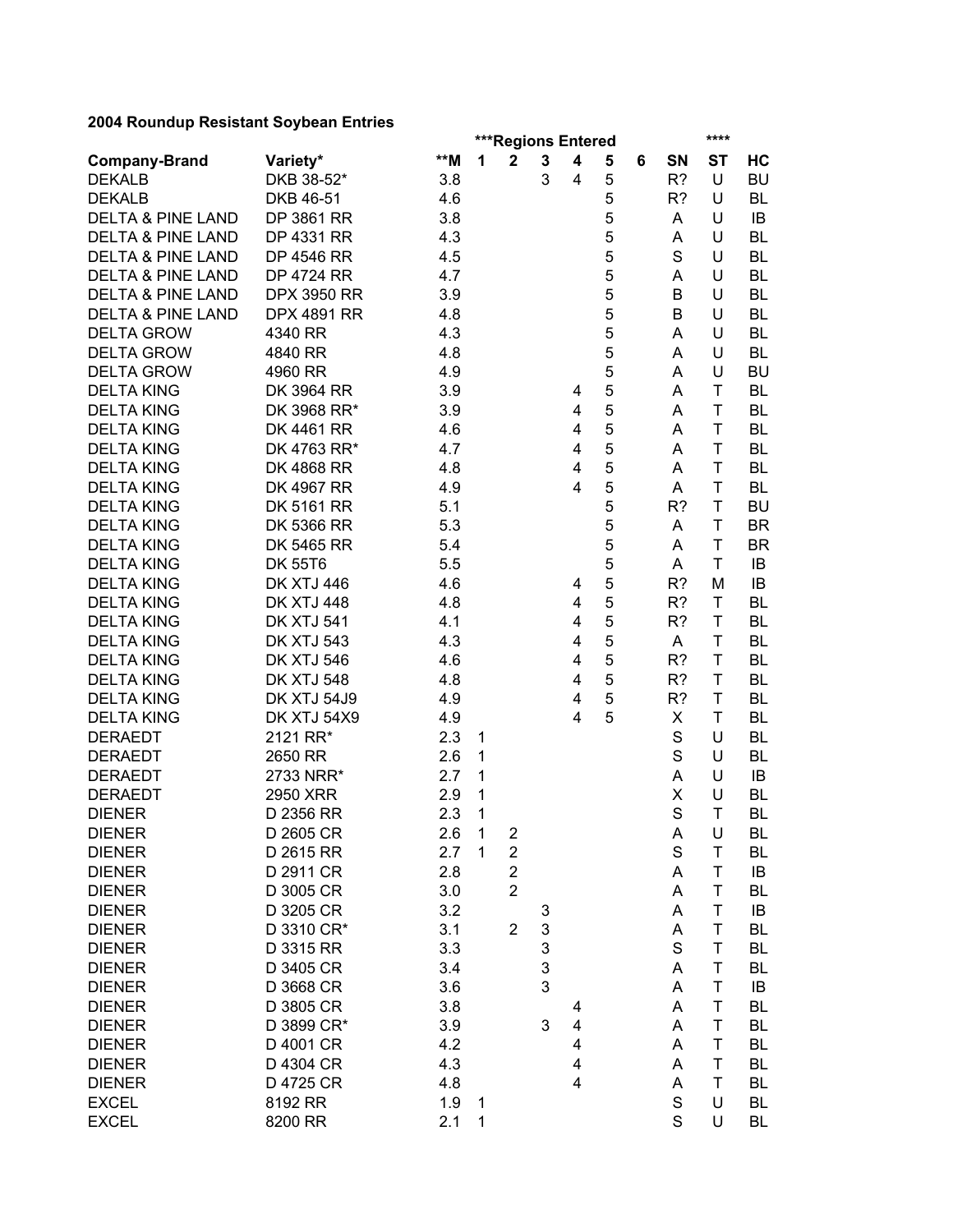|                       |                  |     |              | <b>***Regions Entered</b>                 |   |   |   |   |             | ****      |           |
|-----------------------|------------------|-----|--------------|-------------------------------------------|---|---|---|---|-------------|-----------|-----------|
| <b>Company-Brand</b>  | Variety*         | **M | 1            | $\mathbf 2$                               | 3 | 4 | 5 | 6 | SN          | <b>ST</b> | HC        |
| <b>EXCEL</b>          | 8210 RR          | 2.1 | 1            |                                           |   |   |   |   | $\mathbf S$ | U         | <b>BL</b> |
| <b>EXCEL</b>          | 8211 NRR         | 2.1 | 1            |                                           |   |   |   |   | Α           | T         | BL        |
| <b>EXCEL</b>          | 8226 RR          | 2.2 | 1            |                                           |   |   |   |   | S           | U         | <b>BL</b> |
| <b>EXCEL</b>          | 8236 NRR         | 2.3 | 1            |                                           |   |   |   |   | A           | U         | <b>BL</b> |
| <b>EXCEL</b>          | 8253 RR          | 2.5 | 1            |                                           |   |   |   |   | $\mathbf S$ | U         | <b>BL</b> |
| <b>EXCEL</b>          | 8259 RR          | 2.6 | 1            | $\overline{\mathbf{c}}$                   |   |   |   |   | $\mathbf S$ | U         | <b>BL</b> |
| <b>EXCEL</b>          | 8260 RR          | 2.6 | 1            | $\overline{2}$                            |   |   |   |   | $\mathbf S$ | U         | <b>BR</b> |
| <b>EXCEL</b>          | 8280 RR          | 2.7 | 1            |                                           |   |   |   |   | S           | U         | <b>BL</b> |
| <b>EXCEL</b>          | <b>8297 NNRR</b> | 2.9 | 1            | $\overline{\mathbf{c}}$                   |   |   |   |   | A           | U         | BL        |
| <b>EXCEL</b>          | 8302 RR          | 3.0 | 1            | $\overline{2}$                            |   |   |   |   | S           | U         | BL        |
| <b>EXCEL</b>          | 8343 NNRR        | 3.5 |              | $\overline{2}$                            |   |   |   |   | A           | U         | BL        |
| <b>EXCEL</b>          | 8344 RR          | 3.4 |              | $\overline{2}$                            |   |   |   |   | S           | U         | <b>BL</b> |
| <b>EXCEL</b>          | 8354 RR          | 3.5 |              | $\overline{2}$                            |   |   |   |   | S           | U         | <b>BL</b> |
| <b>EXCEL</b>          | <b>8357 NNRR</b> | 3.5 |              | $\overline{2}$                            |   |   |   |   | Α           | U         | IB        |
| <b>EXCEL</b>          | 8374 RR CYSTX    | 3.7 |              |                                           | 3 |   |   |   | X           | U         | <b>BU</b> |
| <b>EXCEL</b>          | 8376 RR          | 3.7 |              |                                           | 3 |   |   |   | S           | T         | <b>BL</b> |
| <b>EXCEL</b>          | 8384 NRR         | 3.8 |              |                                           | 3 |   |   |   | A           | U         | IB        |
| <b>EXCEL</b>          | 8390 NNRR        | 3.9 |              |                                           | 3 | 4 |   |   | A           | U         | <b>BL</b> |
| <b>EXCEL</b>          | <b>8400 NNRR</b> | 4.1 |              |                                           |   | 4 |   |   | A           | T         | IB        |
| <b>EXCEL</b>          | <b>8412 NNRR</b> | 4.1 |              |                                           |   | 4 |   |   | A           | U         | IB        |
| <b>EXCEL</b>          | 8424 NRR         | 4.2 |              |                                           |   | 4 |   |   | Α           | U         | IB        |
| <b>EXCEL</b>          | <b>8426 NNRR</b> | 4.2 |              |                                           | 3 |   |   |   | A           | U         | BL        |
| <b>EXCEL</b>          | 8427 NRR*        | 4.2 |              |                                           | 3 | 4 |   | 6 | Α           | U         | BL        |
| <b>EXCEL</b>          | 8430 NRR         | 4.2 |              |                                           |   | 4 |   |   | Α           | U         | BL        |
| <b>EXCEL</b>          | 8448 NRR*        | 4.4 |              |                                           |   |   | 5 |   | Α           | U         | BL        |
| <b>EXCEL</b>          | 8472 NRR         | 4.6 |              |                                           |   | 4 |   |   | Α           | U         | G         |
| <b>EXCEL</b>          | 8490 NRR         | 4.9 |              |                                           |   |   | 5 |   | Α           | U         | BL        |
| <b>EXCEL</b>          | 8492 NRR         | 4.9 |              |                                           |   |   | 5 |   | A           | T         | BL        |
| <b>EXCEL</b>          | 8509 NRR         | 5.0 |              |                                           |   |   | 5 |   | A           | U         | BL        |
| <b>EXCEL</b>          | 8520 NRR         | 5.3 |              |                                           |   |   | 5 |   | A           | U         | M         |
| <b>EXCEL</b>          | <b>8530 NNRR</b> | 5.3 |              |                                           |   |   | 5 |   | A           | U         | <b>BU</b> |
| FARM ADVANTAGE        | FA 7264          | 2.6 | $\mathbf 1$  |                                           |   |   |   |   | S           | U         | <b>BL</b> |
| <b>FARM ADVANTAGE</b> | FA 7294          | 2.9 | 1            |                                           |   |   |   |   | S           | U         | <b>BL</b> |
| FARM ADVANTAGE        | FA 7316          | 3.1 | 1            |                                           |   |   |   |   | S           | U         | <b>BL</b> |
| FARM ADVANTAGE        | FA 7284 N        | 2.8 | 1            |                                           |   |   |   |   | A           | U         | BL        |
| <b>FONTANELLE</b>     | 8153 RR*         | 2.5 | $\mathbf{1}$ |                                           |   |   |   |   | $\mathbb S$ | U         | BL        |
| <b>FONTANELLE</b>     | 8184 RR*         | 2.8 |              |                                           |   |   |   |   | $\mathbf S$ | U         | IB        |
| <b>FONTANELLE</b>     |                  | 3.1 |              | $\overline{\mathbf{c}}$<br>$\overline{2}$ |   |   |   |   | $\mathbf S$ | U         | <b>BR</b> |
| <b>FS HISOY</b>       | 9011 RR*         |     |              |                                           |   |   |   |   | $\mathsf S$ | U         |           |
|                       | <b>HS 2235</b>   | 2.3 | 1            |                                           |   |   |   |   | S           |           | Y         |
| <b>FS HISOY</b>       | <b>HS 2725</b>   | 2.7 | 1            |                                           |   |   |   |   |             | U         | IB        |
| <b>FS HISOY</b>       | <b>HS 2736</b>   | 2.7 | 1            |                                           |   |   |   |   | A           | U         | BL        |
| <b>FS HISOY</b>       | HS 2815*         | 2.8 | 1            | $\overline{\mathbf{c}}$                   |   |   |   |   | $\mathbf S$ | U         | IB        |
| <b>FS HISOY</b>       | <b>HS 2826</b>   | 2.8 | 1            | $\overline{c}$                            |   |   |   |   | A           | U         | IB        |
| <b>FS HISOY</b>       | <b>HS 3135</b>   | 3.1 | 1            | $\overline{c}$                            |   |   |   |   | S           | U         | BL        |
| <b>FS HISOY</b>       | <b>HS 3236</b>   | 3.2 | 1            | $\overline{2}$                            | 3 |   |   |   | A           | U         | <b>BR</b> |
| <b>FS HISOY</b>       | HS 3306*         | 3.3 |              | $\overline{2}$                            | 3 |   |   |   | A           | U         | BL        |
| <b>FS HISOY</b>       | <b>HS 3536</b>   | 3.5 |              | $\overline{2}$                            | 3 |   |   |   | A           | U         | <b>BL</b> |
| <b>FS HISOY</b>       | <b>HS 3616</b>   | 3.8 |              |                                           | 3 |   |   |   | A           | U         | BL        |
| <b>FS HISOY</b>       | HS 3706*         | 3.7 |              |                                           | 3 | 4 |   |   | A           | U         | IB        |
| FS HISOY              | <b>HS 3726</b>   | 3.7 |              | $\overline{2}$                            | 3 |   |   |   | A           | U         | IB        |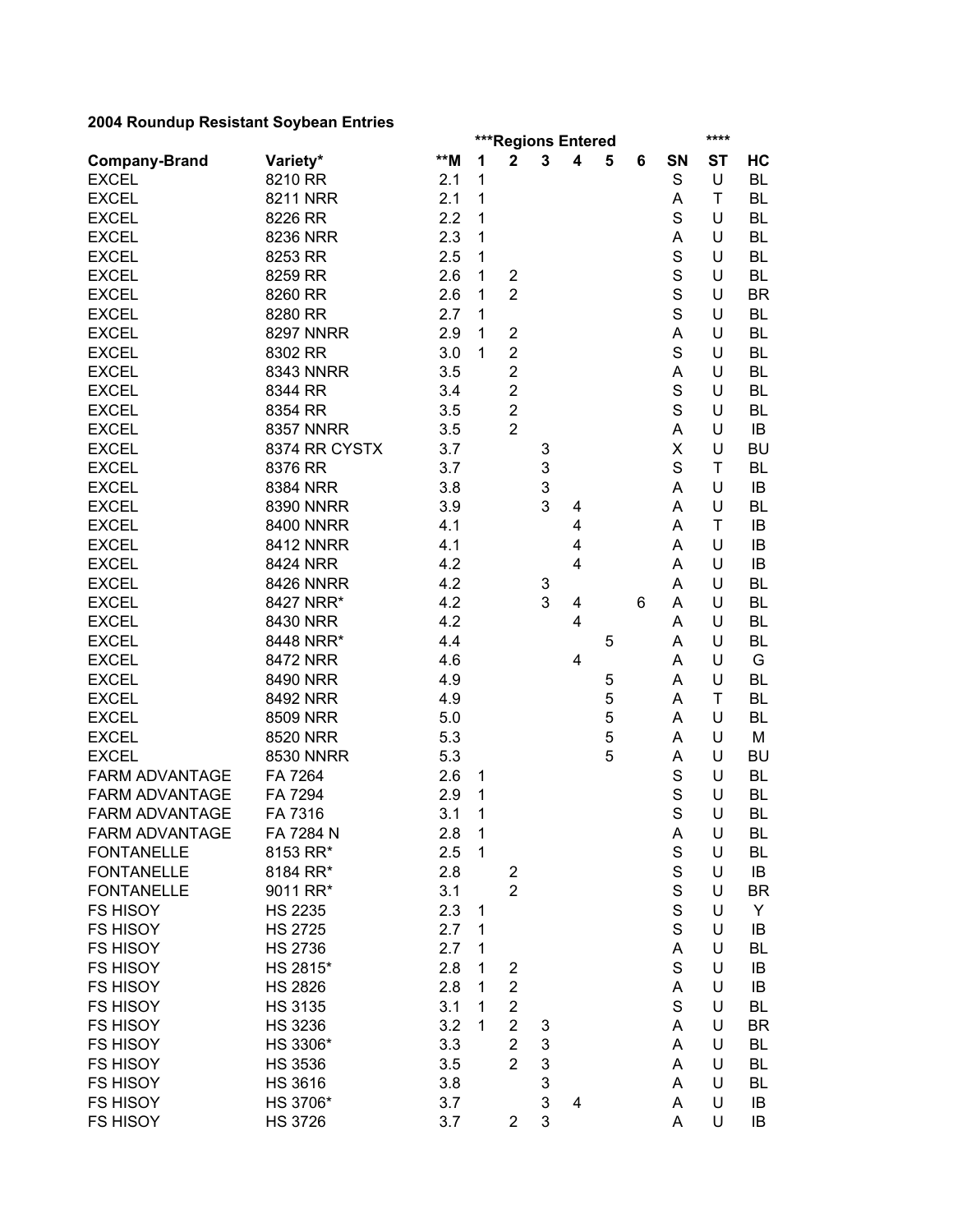|                      |                |     |   | ***Regions Entered      |        |                         |   |   |           | ****      |           |
|----------------------|----------------|-----|---|-------------------------|--------|-------------------------|---|---|-----------|-----------|-----------|
| <b>Company-Brand</b> | Variety*       | **M | 1 | $\mathbf 2$             | 3      | $\overline{\mathbf{4}}$ | 5 | 6 | SN        | <b>ST</b> | HC        |
| <b>FS HISOY</b>      | <b>HS 3916</b> | 3.7 |   |                         | 3      | 4                       |   |   | A         | U         | <b>BU</b> |
| <b>FS HISOY</b>      | <b>HS 3936</b> | 3.9 |   |                         | 3      | 4                       |   |   | Α         | U         | <b>BL</b> |
| <b>FS HISOY</b>      | HS 4028*       | 4.0 |   |                         | 3      | 4                       |   |   | A         | U         | <b>BL</b> |
| <b>FS HISOY</b>      | <b>HS 4228</b> | 4.2 |   |                         |        | 4                       | 5 |   | A         | U         | <b>BL</b> |
| <b>FS HISOY</b>      | <b>HS 4336</b> | 4.3 |   |                         |        | 4                       | 5 |   | A         | U         | <b>BL</b> |
| <b>FS HISOY</b>      | HS 4516*       | 4.5 |   |                         |        | 4                       | 5 |   | A         | U         | BL        |
| <b>FS HISOY</b>      | <b>HS 4536</b> | 4.5 |   |                         |        | 4                       | 5 |   | AB        | U         | BL        |
| <b>FS HISOY</b>      | <b>HS 4736</b> | 4.7 |   |                         |        | $\overline{\mathbf{4}}$ | 5 |   | A         | U         | <b>BL</b> |
| <b>FS HISOY</b>      | <b>HS 4826</b> | 4.8 |   |                         |        | 4                       | 5 |   | A         | U         | <b>BL</b> |
| <b>FS HISOY</b>      | <b>HS 5036</b> | 5.0 |   |                         |        |                         | 5 |   | A         | U         | BL        |
| <b>FS HISOY</b>      | <b>HS 5248</b> | 5.2 |   |                         |        |                         | 5 |   | A         | U         | Y         |
| <b>FS HISOY</b>      | HS 5426*       | 5.4 |   |                         |        |                         | 5 |   | A         | U         | <b>BU</b> |
| <b>FS HISOY</b>      | X 2446         | 2.4 | 1 |                         |        |                         |   |   | Α         | U         | IB        |
| <b>FS HISOY</b>      | X 2646         | 2.6 | 1 |                         |        |                         |   |   | A         | U         | BL        |
| <b>FS HISOY</b>      | X 2846         | 2.8 | 1 | $\overline{\mathbf{c}}$ |        |                         |   |   | A         | U         | IB        |
| <b>FS HISOY</b>      | X 3046         | 3.0 | 1 | $\overline{c}$          |        |                         |   |   | Α         | U         | <b>BL</b> |
| <b>FS HISOY</b>      | X 3346         | 3.3 |   | $\overline{c}$          | 3      |                         |   |   | A         | U         | IB        |
| <b>FS HISOY</b>      | X 3446         | 3.4 |   | $\overline{2}$          | 3      |                         |   |   | A         | U         | <b>BL</b> |
| <b>FS HISOY</b>      | X 3646         | 3.6 |   | $\overline{2}$          | 3      |                         |   |   | A         | U         | IB        |
| <b>FS HISOY</b>      | X 3846         | 3.8 |   | $\overline{2}$          | 3      |                         |   |   | A         | U         | <b>BU</b> |
| <b>FS HISOY</b>      | X 3848         | 3.8 |   |                         | 3      |                         |   |   | A         | U         | <b>BL</b> |
| <b>FS HISOY</b>      | X4146          | 4.1 |   |                         |        | 4                       | 5 |   | A         | U         | <b>BL</b> |
| <b>FS HISOY</b>      | X4446          | 4.4 |   |                         |        | 4                       | 5 |   | A         | U         | BL        |
| <b>FS HISOY</b>      | X4646          | 4.6 |   |                         |        | $\overline{4}$          | 5 |   | A         | U         | <b>BL</b> |
| <b>GARST</b>         | 2332 RR        | 2.3 | 1 |                         |        |                         |   |   | S         | T         | <b>BL</b> |
| <b>GARST</b>         | 2724 RR/N      | 2.7 |   | $\overline{2}$          |        |                         |   |   | A         | Τ         | <b>BL</b> |
| <b>GARST</b>         | 2812 RR/N*     | 2.8 | 1 | $\overline{2}$          |        |                         |   |   | A         | Τ         | <b>BL</b> |
| <b>GARST</b>         | 2903 RR        | 2.9 | 1 |                         |        |                         |   |   | S         | T         | <b>BL</b> |
| <b>GARST</b>         | 3212 RR/N*     | 3.2 |   | $\overline{c}$          | 3      |                         |   |   | Α         | T         | <b>BL</b> |
| <b>GARST</b>         | 3512 RR/N      | 3.5 |   | $\overline{2}$          | 3      | 4                       |   |   | Α         | Τ         | <b>BL</b> |
| <b>GARST</b>         | 3624 RR/N      | 3.6 |   |                         | 3      |                         |   |   | Α         | T         | IB        |
| <b>GARST</b>         | 3712 RR/N      | 3.7 |   |                         | 3      |                         |   |   | Α         | T         | BL        |
| <b>GARST</b>         | 3824 RR/N      | 3.8 |   |                         |        |                         | 5 |   | Α         | T         | IB        |
| <b>GARST</b>         | 4112 RR/N      | 4.1 |   |                         | 3      |                         |   |   | A         | T         | <b>BL</b> |
| <b>GARST</b>         | 4212 RR/STS/N  | 4.2 |   |                         |        | 4                       | 5 |   | A         | T.        | <b>BL</b> |
| <b>GARST</b>         | 4512 RR/N*     | 4.5 |   |                         |        | 4                       | 5 |   | A         | Τ         | BL        |
| <b>GARST</b>         | D 484 RR/N     | 4.8 |   |                         |        | $\overline{\mathbf{4}}$ | 5 |   | A         | Τ         | <b>BL</b> |
| <b>GATEWAY</b>       | 4R451          | 4.5 |   |                         |        | 4                       |   |   | S         | U         | <b>BL</b> |
| <b>GATEWAY</b>       | 4R485          | 4.8 |   |                         |        |                         | 5 |   | R?        | U         | <b>BL</b> |
| <b>GATEWAY</b>       | 4R495          | 4.9 |   |                         |        |                         | 5 |   | S         | U         | <b>BL</b> |
| <b>GATEWAY</b>       | 4RS421         | 4.2 |   |                         |        | 4                       |   |   | R?        | U         | <b>BL</b> |
| <b>GATEWAY</b>       | 4RS463         | 4.6 |   |                         |        | 4                       |   |   | R?        | U         | <b>BL</b> |
| <b>GMA</b>           | SVI 2781 SCNRR | 2.7 | 1 | 2                       |        |                         |   |   | AC        | U         | IB        |
| <b>GMA</b>           | SVI 2959 SCNRR | 2.9 | 1 | $\overline{\mathbf{c}}$ |        |                         |   |   | <b>AC</b> | U         | IB        |
| <b>GMA</b>           | SVI 3349 SCNRR | 3.3 |   | $\overline{2}$          |        |                         |   |   | AC        | U         | IB        |
| <b>GMA</b>           | SVI 3350 SCNRR | 3.3 |   | $\overline{2}$          | 3<br>3 |                         |   |   | AC        | U         | IB        |
| <b>GMA</b>           | SVI 3455 SCNRR | 3.4 |   | $\overline{2}$          | 3      |                         |   |   | AC        | U         | IB        |
| <b>GMA</b>           | SVI 3458 SCNRR | 3.4 |   | $\overline{2}$          | 3      |                         |   |   | AC        | U         | IB        |
| <b>GMA</b>           | SVI 3641 SCNRR | 3.6 |   |                         | 3      |                         |   |   | AC        | U         | IB        |
| <b>GMA</b>           |                |     |   |                         | 3      |                         |   |   | AC        | U         |           |
|                      | SVI 3645 SCNRR | 3.6 |   |                         |        |                         |   |   |           |           | IB        |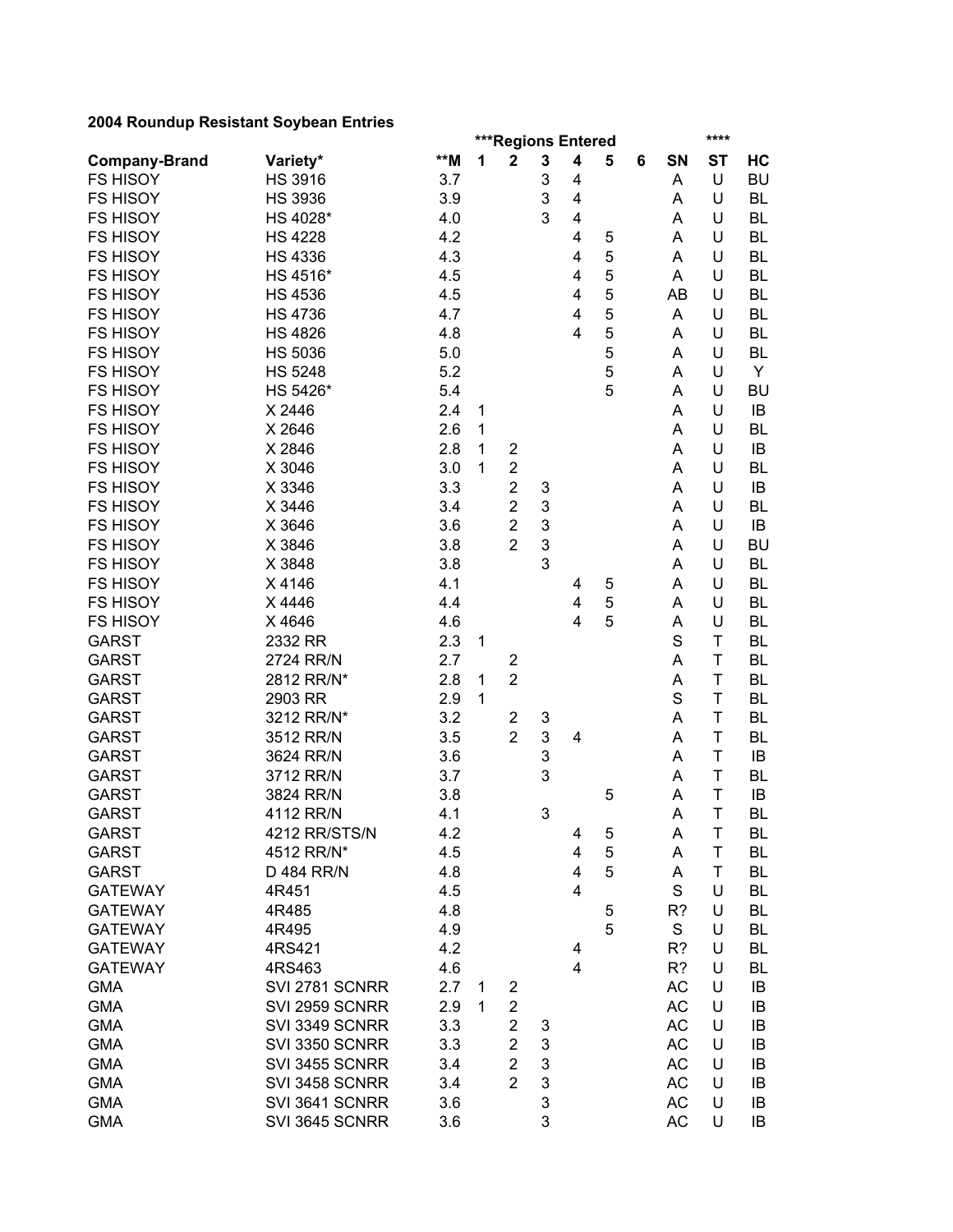|                       |                        |     |   | ***Regions Entered |                           |                         |   |   |             | ****      |           |
|-----------------------|------------------------|-----|---|--------------------|---------------------------|-------------------------|---|---|-------------|-----------|-----------|
| <b>Company-Brand</b>  | Variety*               | **M | 1 | $\mathbf 2$        | 3                         | 4                       | 5 | 6 | <b>SN</b>   | <b>ST</b> | HC        |
| <b>GMA</b>            | SVI 3648 SCNRR         | 3.6 |   |                    | 3                         |                         |   |   | AC          | U         | IB        |
| <b>GMA</b>            | SVI 3650 SCNRR         | 3.6 |   |                    | 3                         |                         |   |   | <b>AC</b>   | U         | IB        |
| <b>GMA</b>            | SVI 3651 SCNRR         | 3.6 |   |                    | 3                         |                         |   |   | <b>AC</b>   | U         | IB        |
| <b>GMA</b>            | <b>SVI 58091 SCNRR</b> | 2.5 | 1 |                    |                           |                         |   |   | <b>AC</b>   | U         | IB        |
| <b>GMA</b>            | <b>SVI 91001 SCNRR</b> | 2.3 | 1 |                    |                           |                         |   |   | <b>AC</b>   | U         | IB        |
| <b>GOLDEN HARVEST</b> | H-2265 RR              | 2.2 | 1 |                    |                           |                         |   |   | S           | U         | Y         |
| <b>GOLDEN HARVEST</b> | H-2436 RR*             | 2.4 | 1 | $\overline{2}$     |                           |                         |   |   | $\mathbf S$ | U         | <b>BL</b> |
| <b>GOLDEN HARVEST</b> | H-2448 RR*             | 2.4 | 1 |                    |                           |                         |   |   | $\mathbf S$ | U         | <b>BL</b> |
| <b>GOLDEN HARVEST</b> | H-2531 RR              | 2.5 | 1 |                    |                           |                         |   |   | S           | U         | IB        |
| <b>GOLDEN HARVEST</b> | H-2661 RR              | 2.6 | 1 |                    |                           |                         |   |   | A           | U         | <b>BL</b> |
| <b>GOLDEN HARVEST</b> | H-2698 RR*             | 2.6 |   | $\overline{2}$     |                           |                         |   |   | A           | U         | <b>BR</b> |
| <b>GOLDEN HARVEST</b> | H-2712 RR              | 2.7 | 1 |                    |                           |                         |   |   | S           | U         | BL        |
| <b>GOLDEN HARVEST</b> | H-2739 RR              | 2.7 |   | $\overline{2}$     |                           |                         |   |   | $\mathbf S$ | U         | IB        |
| <b>GOLDEN HARVEST</b> | H-2811 RR*             | 2.8 |   | $\overline{2}$     |                           |                         |   |   | S           | U         | IB        |
| <b>GOLDEN HARVEST</b> | H-2824 RR*             | 2.8 | 1 | $\overline{2}$     | 3                         |                         |   |   | A           | U         | <b>BU</b> |
| <b>GOLDEN HARVEST</b> | H-2918 RR*             | 2.9 |   |                    | 3                         |                         |   | 6 | Α           | U         | IB        |
| <b>GOLDEN HARVEST</b> | H-2929 RR              | 2.9 | 1 |                    |                           |                         |   |   | S           | U         | IB        |
| <b>GOLDEN HARVEST</b> | H-2954 RR              | 2.9 | 1 |                    |                           |                         |   |   | X           | T         | <b>BL</b> |
| <b>GOLDEN HARVEST</b> | H-3189 RR*             | 3.1 | 1 | $\overline{2}$     | 3                         |                         |   |   | S           | T         | <b>BL</b> |
| <b>GOLDEN HARVEST</b> | H-3281 RR*             | 3.2 |   | $\overline{2}$     | $\ensuremath{\mathsf{3}}$ |                         |   | 6 | A           | U         | <b>BR</b> |
| <b>GOLDEN HARVEST</b> | H-3383 RR*             | 3.3 |   | $\overline{2}$     | 3                         | 4                       |   |   | A           | U         | <b>BL</b> |
| <b>GOLDEN HARVEST</b> | H-3505 RR              | 3.5 |   |                    | 3                         |                         |   |   | S           | U         | <b>BL</b> |
| <b>GOLDEN HARVEST</b> | H-3588 RR              | 3.5 |   |                    | 3                         |                         |   |   | S           | U         | <b>BL</b> |
| <b>GOLDEN HARVEST</b> | H-3606 RR*             | 3.6 |   |                    | 3                         | 4                       |   |   | A           | U         | <b>BR</b> |
| <b>GOLDEN HARVEST</b> | H-3631 RR*             | 3.7 |   |                    | 3                         |                         |   |   | Α           | U         | <b>BL</b> |
| <b>GOLDEN HARVEST</b> | H-3921 RR              | 3.9 |   |                    | 3                         | 4                       |   |   | A           | U         | <b>BL</b> |
| <b>GOLDEN HARVEST</b> | H-3945 RR*             | 3.9 |   |                    | 3                         | 4                       |   |   | A           | U         | <b>BU</b> |
| <b>GOLDEN HARVEST</b> | H-4024 RR              | 4.0 |   |                    | 3                         | $\overline{\mathbf{4}}$ |   |   | A           | U         | <b>BL</b> |
| <b>GOLDEN HARVEST</b> | H-4368 RR*             | 4.3 |   |                    |                           | 4                       |   |   | A           | U         | BL        |
| <b>GOLDEN HARVEST</b> | H-4534 RR              | 4.5 |   |                    |                           | 4                       |   |   | A           | U         | <b>BL</b> |
| <b>GOLDEN HARVEST</b> | H-4772 RR*             | 4.7 |   |                    |                           | 4                       |   |   | A           | U         | M         |
| <b>GOLDEN HARVEST</b> | H-4850 RR              | 4.8 |   |                    |                           | 4                       |   |   | A           | U         | <b>BL</b> |
| <b>GREAT HEART</b>    | GT-345 CRR*            | 3.4 |   | 2                  | 3                         | 4                       | 5 | 6 | A           | U         | BL        |
| <b>GREAT HEART</b>    | GT-360 CRR*            | 3.6 |   | $\overline{2}$     | 3                         | 4                       | 5 | 6 | Α           | U         | IB        |
| <b>GREAT HEART</b>    | <b>GT-401 CRR</b>      | 4.0 |   |                    |                           | 4                       |   |   | A           | U         | <b>BR</b> |
| <b>GREAT HEART</b>    | GT-486 RRCYSTX         | 4.8 |   |                    |                           |                         | 5 |   | X           | U         | BL        |
| <b>GREAT LAKES</b>    | GL 2419 RR*            | 2.4 | 1 | $\overline{2}$     |                           |                         |   |   | A           | U         | <b>BU</b> |
| <b>GREAT LAKES</b>    | GL 2709 RR*            | 2.7 | 1 | $\overline{2}$     |                           |                         |   |   | A           | U         | IB        |
| <b>GREAT LAKES</b>    | GL 2819 RR*            | 2.8 | 1 | $\overline{2}$     |                           |                         |   |   | A           | T         | IB        |
| <b>GREAT LAKES</b>    | GL 3007 RR*            | 3.0 |   | $\overline{2}$     | 3                         |                         |   |   | S           | U         | <b>BR</b> |
| <b>GREAT LAKES</b>    | GL 3409 RR*            | 3.4 |   | $\overline{2}$     | $\mathfrak{B}$            |                         |   |   | A           | U         | <b>BL</b> |
| <b>GREAT LAKES</b>    | GL 3619 RR*            | 3.6 |   | $\overline{2}$     | 3                         | 4                       |   |   | A           | U         | IB        |
| <b>GREAT LAKES</b>    | GL 3710 RR*            | 3.7 |   |                    | 3                         | 4                       |   |   | S           | T         | BL        |
| <b>GREAT LAKES</b>    | GL 3819 RR*            | 3.8 |   |                    | 3                         | $\overline{4}$          |   |   | A           | Τ         | IB        |
| <b>GREAT LAKES</b>    | GL 4009 RR*            | 4.0 |   |                    |                           | 4                       |   |   | A           | T         | BL        |
| <b>GREAT LAKES</b>    | GL 4800 RR*            | 4.8 |   |                    |                           | 4                       |   |   | S           | U         | BL        |
| <b>HELENA</b>         | 3773                   | 3.7 |   |                    | 3                         | 4                       |   |   | A           | Τ         | IB        |
| <b>HELENA</b>         | 4875                   | 4.8 |   |                    |                           | 4                       | 5 |   | A           | U         | BL        |
| <b>HENKEL</b>         | SS 0202 RR*            | 2.1 | 1 |                    |                           |                         |   |   | S           | U         | BL        |
| <b>HENKEL</b>         | SS 3205 RR             | 2.3 | 1 |                    |                           |                         |   |   | S           | U         | BL        |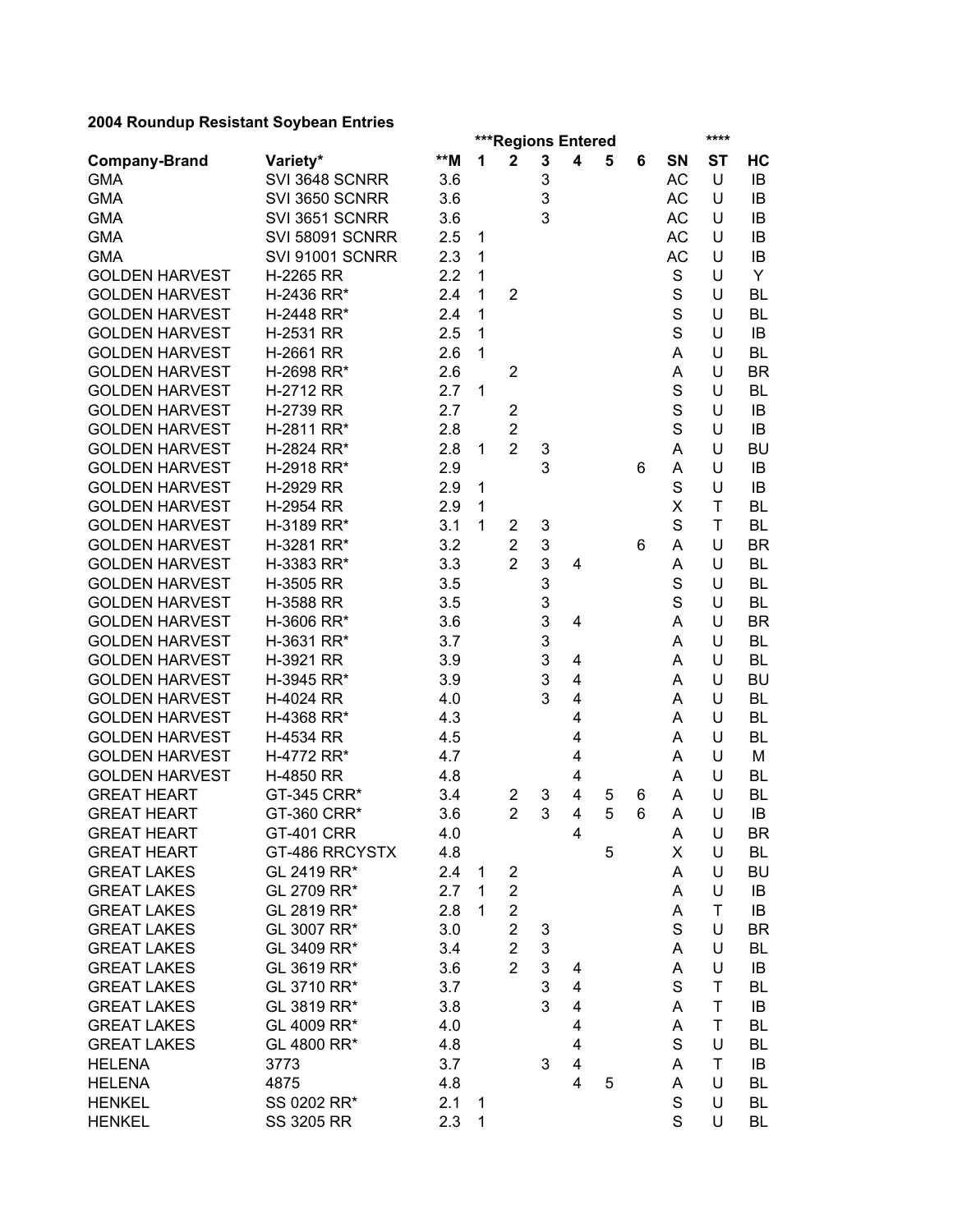| 2004 Noundap Nesistant Obybean Entries |                      |       |        |                                               |   |   |   |   |             | ****      |           |
|----------------------------------------|----------------------|-------|--------|-----------------------------------------------|---|---|---|---|-------------|-----------|-----------|
|                                        | Variety*             | $**M$ | 1      | ***Regions Entered<br>$\overline{\mathbf{2}}$ | 3 | 4 | 5 | 6 | SN          | <b>ST</b> | HC        |
| <b>Company-Brand</b><br><b>HENKEL</b>  | SS 6401 RR*          | 2.6   | 1      | $\overline{2}$                                |   |   |   |   | Α           | U         | <b>BL</b> |
| <b>HENKEL</b>                          | SS 8205 RR           | 2.8   | 1      |                                               |   |   |   |   | Α           | U         | <b>BL</b> |
| <b>HENKEL</b>                          | SS 8503 RR*          | 2.8   |        | $\overline{2}$                                |   |   |   |   |             | U         | <b>BL</b> |
| <b>HENKEL</b>                          |                      |       | 1<br>1 | $\overline{2}$                                |   |   |   |   | Α           | U         |           |
|                                        | SS 9304 RR*          | 2.9   |        |                                               |   |   |   |   | A           |           | <b>BL</b> |
| <b>HENKEL</b>                          | <b>SS 9405 RR</b>    | 2.9   | 1      | $\overline{2}$                                |   |   |   |   | A           | U         | BL        |
| <b>HOBLIT</b>                          | <b>HB 293 NRR*</b>   | 2.9   |        |                                               | 3 |   |   |   | Α           | U         | <b>BU</b> |
| <b>HOBLIT</b>                          | <b>HB 335 NRR</b>    | 3.3   |        |                                               | 3 |   |   |   | Α           | U         | IB        |
| <b>HOBLIT</b>                          | <b>HB 355 NRR</b>    | 3.5   |        |                                               | 3 |   |   | 6 | Α           | U         | BL        |
| <b>HOBLIT</b>                          | <b>HB 364 NRR*</b>   | 3.6   |        |                                               | 3 | 4 |   |   | Α           | U         | BL        |
| <b>HOBLIT</b>                          | <b>HB 376 NRR</b>    | 3.7   |        |                                               | 3 | 4 |   |   | Α           | U         | IB        |
| <b>HOBLIT</b>                          | <b>HB 421 NRR</b>    | 4.2   |        |                                               |   | 4 |   |   | A           | U         | <b>BU</b> |
| <b>HOFFMAN</b>                         | H 3372 CR            | 3.7   |        |                                               |   | 4 |   |   | A           | T         | IB        |
| <b>HOFFMAN</b>                         | H 3382 CR            | 3.8   |        |                                               |   | 4 |   |   | A           | T         | <b>BL</b> |
| <b>HOFFMAN</b>                         | H 3403 CR            | 4.0   |        |                                               |   | 4 |   |   | A           | T         | <b>BL</b> |
| <b>HOFFMAN</b>                         | H 3431 CR            | 4.3   |        |                                               |   | 4 |   |   | A           | T         | <b>BL</b> |
| <b>HOFFMAN</b>                         | H 3441 CR*           | 4.4   |        |                                               |   | 4 | 5 |   | A           | T         | <b>BL</b> |
| <b>HOFFMAN</b>                         | H 3443 CR            | 4.4   |        |                                               |   | 4 |   |   | A           | T         | <b>BL</b> |
| <b>HORIZON</b>                         | H 270 NRR*           | 2.7   | 1      | $\overline{2}$                                |   |   |   | 6 | A           | T         | <b>BL</b> |
| <b>HORIZON</b>                         | H 283 NRR*           | 2.8   | 1      | $\overline{2}$                                |   |   |   | 6 | A           | T         | <b>BL</b> |
| <b>HORIZON</b>                         | H 285 NRR*           | 2.8   | 1      | $\overline{2}$                                |   |   |   | 6 | A           | T         | IB        |
| <b>HORIZON</b>                         | H 301 RR             | 3.0   | 1      | $\overline{2}$                                |   |   |   |   | S           | T         | <b>BL</b> |
| <b>HORIZON</b>                         | H 324 NRR*           | 3.2   |        | $\overline{2}$                                | 3 |   |   | 6 | A           | T         | IB        |
| <b>HORIZON</b>                         | <b>H328 NRR</b>      | 3.2   |        | $\overline{2}$                                | 3 |   |   |   | Α           | T         | BL        |
| <b>HORIZON</b>                         | <b>H333 NRR</b>      | 3.3   |        | $\overline{2}$                                | 3 |   |   | 6 | Α           | T         | IB        |
| <b>HORIZON</b>                         | <b>H341 RR</b>       | 3.4   |        | $\overline{2}$                                | 3 |   |   |   | S           | T         | <b>BL</b> |
| <b>HORIZON</b>                         | H 352 NRR*           | 3.5   |        | $\overline{2}$                                | 3 |   |   | 6 | Α           | T         | <b>BL</b> |
| <b>HORIZON</b>                         | <b>H357 NRR</b>      | 3.6   |        | $\overline{2}$                                | 3 |   |   |   | Α           | T         | <b>BL</b> |
| <b>HORIZON</b>                         | H 374 NRR*           | 3.7   |        | $\overline{2}$                                | 3 | 4 |   | 6 | A           | T         | IB        |
| <b>HORIZON</b>                         | <b>H387 NRR</b>      | 3.8   |        |                                               | 3 | 4 |   | 6 | Α           | T         | <b>BL</b> |
| <b>HORIZON</b>                         | <b>H394 NRR</b>      | 3.9   |        |                                               | 3 | 4 |   |   | Α           | T         | <b>BL</b> |
| <b>HORIZON</b>                         | <b>H406 NRR</b>      | 4.0   |        |                                               | 3 | 4 |   | 6 | Α           | T         | <b>BL</b> |
| <b>HORIZON</b>                         | <b>H424 NRR</b>      | 4.2   |        |                                               |   | 4 |   |   | Α           | T         | <b>BL</b> |
| <b>HORIZON</b>                         | <b>H 444 NRR</b>     | 4.4   |        |                                               |   | 4 |   |   | A           | T         | <b>BL</b> |
| <b>HORIZON</b>                         | <b>H481 NRR</b>      | 4.8   |        |                                               |   | 4 |   |   | A           | T         | <b>BL</b> |
| <b>HUBNER</b>                          | H 291 NRR*           | 2.9   |        | $\overline{c}$                                | 3 |   |   |   | Α           | U         | IB        |
| <b>HUBNER</b>                          | H 325 NRR*           | 3.2   |        | $\overline{2}$                                | 3 |   |   |   | A           | U         | IB        |
| <b>HUGHES</b>                          | 533 RR               | 2.5   | 1      |                                               |   |   |   |   | S           | Τ         | <b>BR</b> |
| <b>HUGHES</b>                          | 551 RR*              | 2.5   | 1      |                                               |   |   |   |   | $\mathsf S$ | U         | IB        |
| <b>HUGHES</b>                          | 612 RR*              | 2.6   | 1      |                                               |   |   |   |   | S           | U         | <b>BL</b> |
| <b>HUGHES</b>                          | 754 RR               | 2.7   | 1      |                                               |   |   |   |   | A           | U         | <b>BL</b> |
| <b>HUGHES</b>                          | 835 RR               | 2.8   | 1      |                                               |   |   |   |   | Α           | U         | BL        |
| <b>HUGHES</b>                          | 852 RR               | 2.8   | 1      |                                               |   |   |   |   | A           | T         | IB        |
| <b>KALTENBERG</b>                      | <b>KB 251 RR</b>     | 2.5   | 1      |                                               |   |   |   |   | A           | T         | <b>BL</b> |
| <b>KALTENBERG</b>                      | <b>KB 264 RR</b>     | 2.6   | 1      |                                               |   |   |   |   | A           | Τ         | <b>BL</b> |
| <b>KALTENBERG</b>                      | <b>KB 275 RR</b>     | 2.7   | 1      |                                               |   |   |   |   | S           | T         | IB        |
| <b>KALTENBERG</b>                      | <b>KB 295 RR</b>     | 2.9   | 1      |                                               |   |   |   |   | Α           | U         | <b>BL</b> |
| <b>KALTENBERG</b>                      | <b>KB 335 RR</b>     | 3.3   |        | 2                                             |   |   |   |   | A           | U         | BL        |
| <b>KALTENBERG</b>                      | <b>KB 354 RR</b>     | 3.5   |        | $\overline{2}$                                |   |   |   |   | A           | T         | IB        |
| <b>KITCHEN</b>                         | <b>KSC 3433 CRR*</b> | 3.4   |        |                                               | 3 |   |   |   | A           | U         | IB        |
| <b>KITCHEN</b>                         | <b>KSC 3546 CRR*</b> | 3.5   |        |                                               | 3 |   |   |   | Α           | U         | BL        |
|                                        |                      |       |        |                                               |   |   |   |   |             |           |           |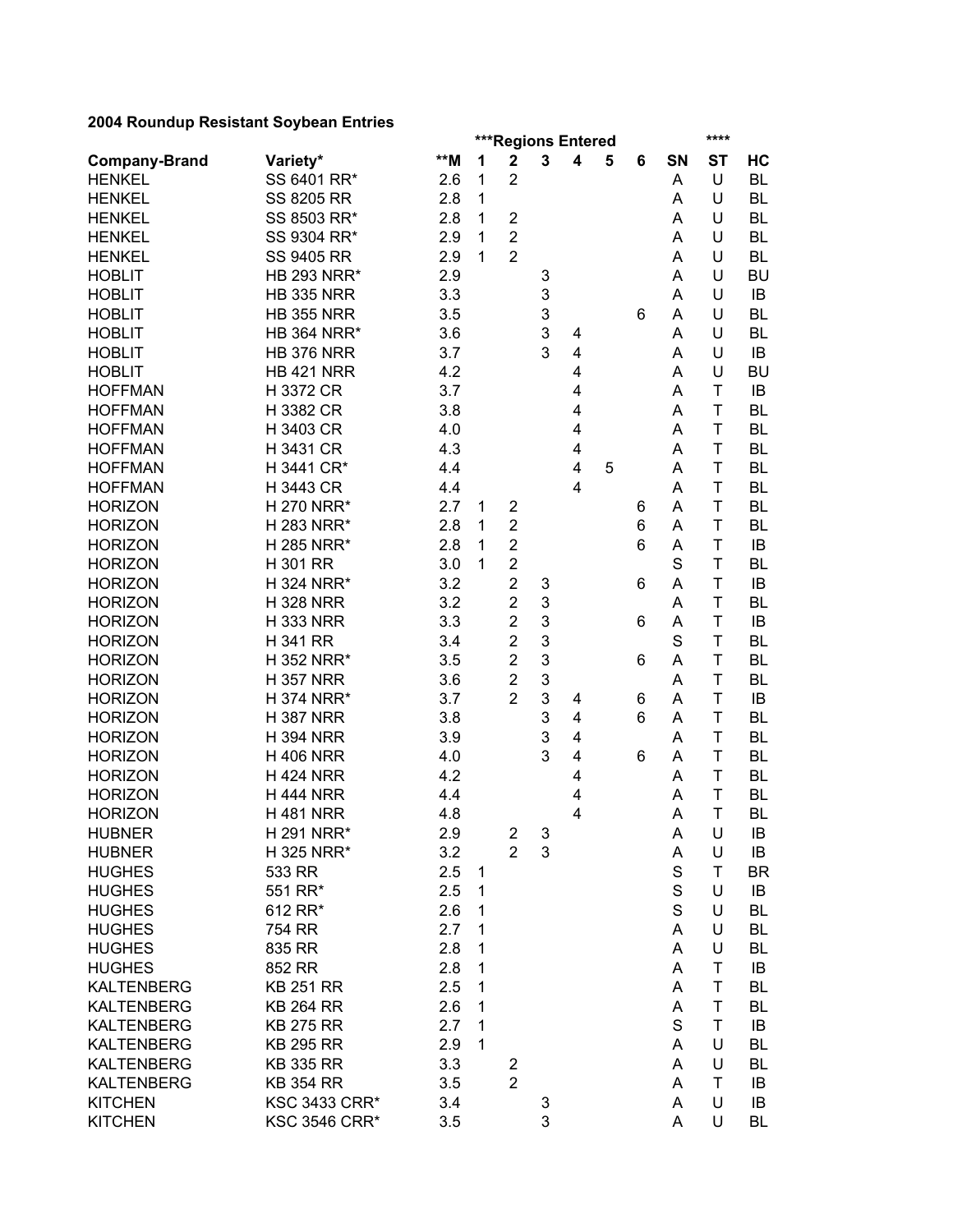| 2004 Noundap Nesistant Obybean Entries |                      |     |   | ***Regions Entered |                           |   |   |   |             | ****      |           |
|----------------------------------------|----------------------|-----|---|--------------------|---------------------------|---|---|---|-------------|-----------|-----------|
| <b>Company-Brand</b>                   | Variety*             | **M | 1 | $\mathbf 2$        | $\mathbf 3$               | 4 | 5 | 6 | SN          | <b>ST</b> | HC        |
| <b>KITCHEN</b>                         | <b>KSC 3706 CRR*</b> | 3.7 |   |                    | 3                         |   |   |   | A           | U         | BL        |
| <b>KITCHEN</b>                         | <b>KSC 3736 CRR</b>  | 3.7 |   |                    |                           | 4 |   |   | A           | U         | IB        |
| <b>KITCHEN</b>                         | <b>KSC 3856 CRR</b>  | 3.8 |   |                    |                           | 4 |   |   | A           | T         | <b>BR</b> |
| <b>KITCHEN</b>                         | <b>KSC 3902 CRR</b>  | 3.9 |   |                    |                           | 4 |   |   | A           | U         | <b>BL</b> |
| <b>KITCHEN</b>                         | <b>KSC 4226 CRR</b>  | 4.2 |   |                    |                           | 4 |   |   | A           | U         | <b>BL</b> |
| <b>KITCHEN</b>                         | <b>KSC 4256 CRR</b>  | 4.2 |   |                    |                           | 4 |   |   | A           | U         | <b>BL</b> |
| <b>KRUGER</b>                          | 181 RR/SCN           | 1.9 | 1 |                    |                           |   |   |   | A           | U         | <b>BR</b> |
| <b>KRUGER</b>                          | 192 RR               | 2.0 | 1 |                    |                           |   |   |   | $\mathbf S$ | U         | BL        |
| <b>KRUGER</b>                          | 195+ RR/SCN          | 1.9 | 1 |                    |                           |   |   |   | A           | U         | IB        |
| <b>KRUGER</b>                          | $211+RR$             | 2.1 | 1 |                    |                           |   |   |   | S           | U         | <b>BU</b> |
| <b>KRUGER</b>                          | 223+ RR              | 2.0 | 1 |                    |                           |   |   |   | S           | U         | <b>BR</b> |
| <b>KRUGER</b>                          | 225 RR/SCN           | 2.2 | 1 |                    |                           |   |   |   | A           | U         | <b>BL</b> |
| <b>KRUGER</b>                          | 233+ RR              | 2.3 | 1 |                    |                           |   |   |   | S           | U         | <b>BL</b> |
| <b>KRUGER</b>                          | 234 RR               | 2.3 | 1 |                    |                           |   |   |   | $\mathsf S$ | U         | <b>BL</b> |
| <b>KRUGER</b>                          | 241 RR/SCN           | 2.4 | 1 |                    |                           |   |   |   | A           | U         | IB        |
| <b>KRUGER</b>                          | 243 RR/SCN           | 2.5 | 1 |                    |                           |   |   |   | A           | U         | IB        |
| <b>KRUGER</b>                          | 252 RR               | 2.4 | 1 |                    |                           |   |   |   | $\mathbf S$ | U         | IB        |
| <b>KRUGER</b>                          | 257 RR               | 2.5 | 1 |                    |                           |   |   |   | $\mathsf S$ | U         | <b>BL</b> |
| <b>KRUGER</b>                          | 261 RR/SCN           | 2.6 | 1 | $\overline{2}$     |                           |   |   |   | A           | U         | <b>BR</b> |
| <b>KRUGER</b>                          | 263 RR               | 2.6 | 1 | $\overline{2}$     |                           |   |   |   | $\mathbf S$ | T         | IB        |
| <b>KRUGER</b>                          | 265+ RR/SCN          | 2.8 | 1 | $\overline{2}$     | 3                         |   |   |   | A           | U         | <b>BL</b> |
| <b>KRUGER</b>                          | 267 RR               | 2.6 | 1 | $\overline{2}$     | 3                         |   |   |   | $\mathbf S$ | U         | IB        |
| <b>KRUGER</b>                          | 268+ RR              | 2.5 | 1 |                    |                           |   |   |   | S           | U         | BL        |
| <b>KRUGER</b>                          | 270 RR               | 2.7 | 1 | $\overline{2}$     | 3                         |   |   |   | $\mathbf S$ | U         | IB        |
| <b>KRUGER</b>                          | 273 RR               | 2.7 | 1 | $\overline{2}$     | $\mathbf 3$               |   |   |   | $\mathsf S$ | U         | IB        |
| <b>KRUGER</b>                          | 277 RR/SCN           | 2.7 | 1 | $\overline{2}$     | $\mathbf 3$               |   |   |   | A           | U         | BL        |
| <b>KRUGER</b>                          | 277+ RR/SCN*         | 2.6 | 1 | $\overline{2}$     | 3                         |   |   |   | A           | U         | BL        |
| <b>KRUGER</b>                          | 277+A RR/SCN         | 2.6 | 1 | $\overline{2}$     | $\mathbf 3$               |   |   |   | A           | U         | <b>BL</b> |
| <b>KRUGER</b>                          | 282 RR/SCN*          | 2.9 | 1 | $\overline{2}$     | 3                         |   |   |   | A           | U         | IB        |
| <b>KRUGER</b>                          | 287 RR               | 2.6 | 1 |                    |                           |   |   |   | S           | U         | IB        |
| <b>KRUGER</b>                          | 287 RR/SCN           | 2.8 | 1 | $\overline{c}$     | 3                         |   |   |   | A           | U         | <b>BL</b> |
| <b>KRUGER</b>                          | 287A RR/SCN          | 2.8 | 1 | $\overline{2}$     | $\ensuremath{\mathsf{3}}$ |   |   |   | A           | U         | BL        |
| <b>KRUGER</b>                          | 288 RR/SCN*          | 2.8 | 1 | $\overline{2}$     | 3                         |   |   |   | A           | U         | M         |
| <b>KRUGER</b>                          | 289+ RR              | 2.8 | 1 | $\overline{2}$     | 3                         |   |   |   | S           | U         | <b>BL</b> |
| <b>KRUGER</b>                          | 292 RR               | 2.9 | 1 | $\overline{2}$     | 3                         |   |   |   | S           | U         | BL        |
| <b>KRUGER</b>                          | 297 RR/SCN           | 2.9 | 1 | $\overline{2}$     | $\mathbf 3$               |   |   |   | A           | U         | BL        |
| <b>KRUGER</b>                          | 297A RR/SCN          | 2.9 | 1 | $\overline{2}$     | 3                         |   |   |   | A           | U         | BL        |
| <b>KRUGER</b>                          | 298 RR               | 2.9 | 1 | $\overline{2}$     | 3                         |   |   |   | S           | Τ         | IB        |
| <b>KRUGER</b>                          | 299 RR/SCN*          | 2.9 | 1 | $\overline{2}$     | 3                         |   |   |   | A           | U         | <b>BU</b> |
| <b>KRUGER</b>                          | 313 RR/SCN           | 3.2 | 1 | $\overline{2}$     | $\mathfrak{S}$            |   |   |   | A           | U         | IB        |
| <b>KRUGER</b>                          | 323 RR               | 3.2 |   | $\overline{2}$     | 3                         | 4 | 5 |   | S           | U         | IB        |
| <b>KRUGER</b>                          | 328 RR               | 3.1 | 1 | 2                  | 3                         |   |   |   | S           | U         | BL        |
| <b>KRUGER</b>                          | 341 RR/SCN           | 3.4 | 1 | $\overline{2}$     | 3                         |   |   |   | A           | U         | IB        |
| <b>KRUGER</b>                          | 343 RR/SCN           | 3.4 | 1 | $\overline{2}$     | $\mathbf 3$               |   |   |   | A           | U         | BL        |
| <b>KRUGER</b>                          | 346 RR/SCN           | 3.4 | 1 | $\overline{2}$     | $\mathbf 3$               |   |   |   | A           | Τ         | <b>BL</b> |
| <b>KRUGER</b>                          | 346A RR/SCN          | 3.4 | 1 | $\overline{2}$     | $\mathbf 3$               |   |   |   | A           | Τ         | BL        |
| <b>KRUGER</b>                          | 349 RR*              | 3.4 | 1 | $\overline{2}$     | $\mathbf 3$               |   |   |   | S           | U         | IB        |
| <b>KRUGER</b>                          | 355 RR/SCN*          | 3.5 |   | $\overline{2}$     | $\mathbf 3$               |   |   |   | A           | U         | BL        |
| <b>KRUGER</b>                          | 363 RR/SCN           | 3.6 |   | $\overline{2}$     | $\mathfrak{B}$            | 4 | 5 |   | A           | U         | IB        |
| <b>KRUGER</b>                          | 373 RR               | 3.7 |   | $\overline{2}$     | 3                         | 4 | 5 |   | S           | U         | IB        |
|                                        |                      |     |   |                    |                           |   |   |   |             |           |           |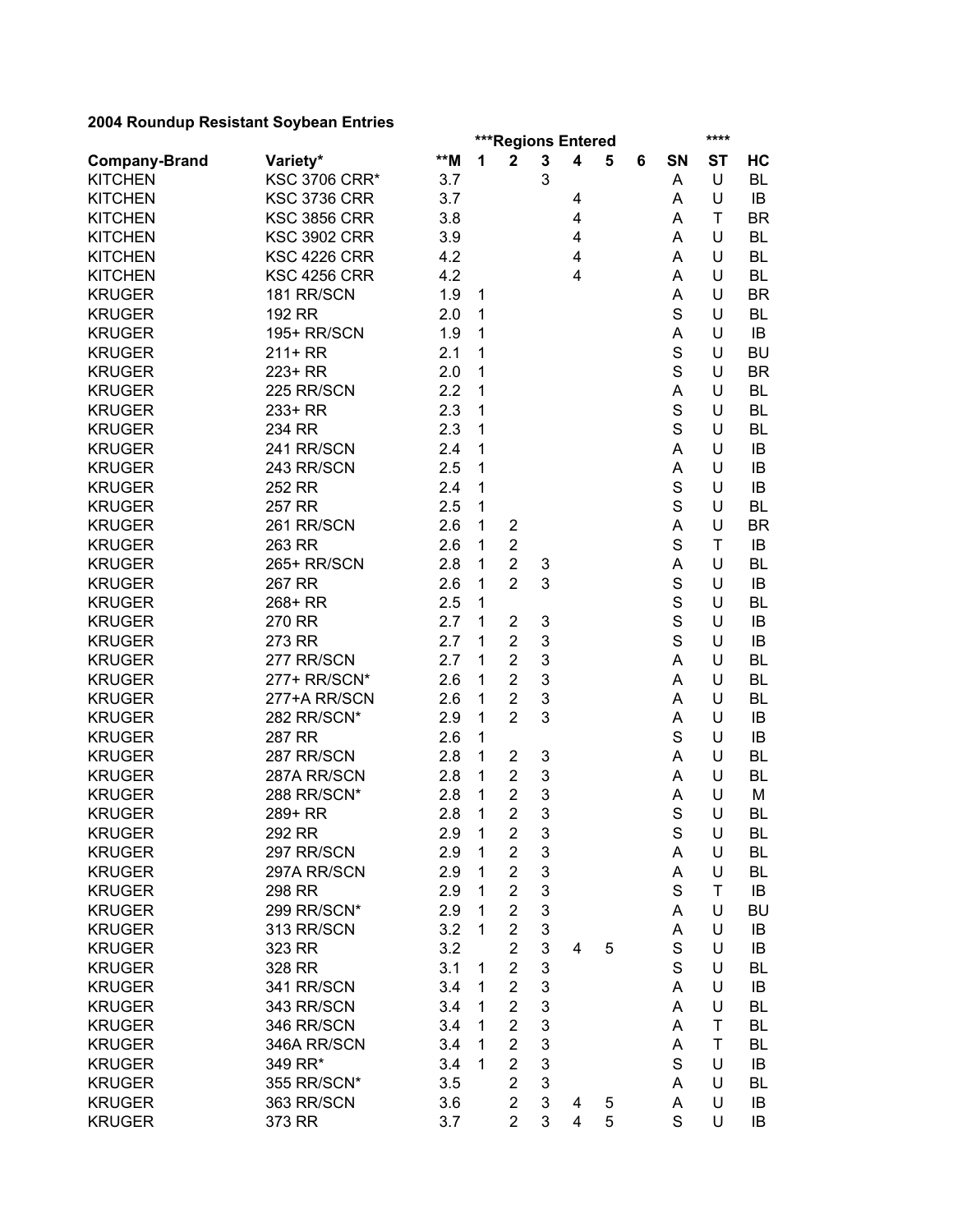| 2004 Noundap Nesistant Obybean Entries |                    |                |   |                                               |                           |                |   |   |             | ****        |           |
|----------------------------------------|--------------------|----------------|---|-----------------------------------------------|---------------------------|----------------|---|---|-------------|-------------|-----------|
| <b>Company-Brand</b>                   |                    | $\star\star$ M | 1 | ***Regions Entered<br>$\overline{\mathbf{2}}$ | 3                         | 4              | 5 | 6 | SN          | <b>ST</b>   | HC        |
| <b>KRUGER</b>                          | Variety*<br>375 RR | 3.7            |   | $\overline{2}$                                | 3                         | 4              | 5 |   | S           | T           | <b>BL</b> |
|                                        |                    |                |   |                                               |                           |                | 5 |   | S           |             |           |
| <b>KRUGER</b>                          | 377 RR             | 4.0            |   |                                               | 3                         | 4              |   |   |             | U           | IB        |
| <b>KRUGER</b>                          | 379 RR/SCN         | 3.8            |   | $\overline{2}$                                | 3                         | $\overline{4}$ | 5 |   | A           | U           | IB        |
| <b>KRUGER</b>                          | 379A RR/SCN        | 3.8            |   | $\overline{2}$                                | 3                         | $\overline{4}$ | 5 |   | A           | U           | IB        |
| <b>KRUGER</b>                          | 380 RR/SCN*        | 3.7            |   | $\overline{2}$                                | 3                         | $\overline{4}$ | 5 |   | A           | U           | <b>BU</b> |
| <b>KRUGER</b>                          | 380A RR/SCN        | 3.7            |   | $\overline{2}$                                | 3                         | $\overline{4}$ | 5 |   | A           | Τ           | <b>BU</b> |
| <b>KRUGER</b>                          | 381 RR/SCN         | 3.7            |   | $\overline{2}$                                | 3                         | $\overline{4}$ | 5 |   | A           | U           | <b>BL</b> |
| <b>KRUGER</b>                          | 389 RR/SCN         | 3.8            |   | $\overline{2}$                                | 3                         | 4              | 5 |   | A           | U           | <b>BU</b> |
| <b>KRUGER</b>                          | 389A RR/SCN        | 3.8            |   | $\overline{2}$                                | 3                         | 4              | 5 |   | A           | U           | <b>BU</b> |
| <b>KRUGER</b>                          | 393 RR/SCN*        | 4.0            |   | $\overline{2}$                                | 3                         | 4              | 5 |   | A           | U           | <b>BL</b> |
| <b>KRUGER</b>                          | 393+ RR/SCN        | 4.1            |   |                                               | 3                         | 4              | 5 |   | A           | U           | <b>BR</b> |
| <b>KRUGER</b>                          | 404 RR*            | 4.0            |   | $\overline{2}$                                | 3                         | 4              | 5 |   | S           | U           | <b>BL</b> |
| <b>KRUGER</b>                          | 424 RR/SCN         | 4.2            |   |                                               | 3                         | 4              | 5 |   | A           | U           | <b>BL</b> |
| <b>KRUGER</b>                          | 431 RR             | 4.3            |   |                                               |                           | 4              | 5 |   | S           | U           | <b>BU</b> |
| <b>KRUGER</b>                          | 434 RR/SCN         | 4.3            |   |                                               | 3                         | 4              | 5 |   | A           | U           | <b>BL</b> |
| <b>KRUGER</b>                          | 442 RR/SCN         | 4.4            |   |                                               |                           | 4              | 5 |   | A           | U           | <b>BL</b> |
| <b>KRUGER</b>                          | 444 RR/SCN         | 4.4            |   |                                               |                           | 4              | 5 |   | A           | U           | <b>BL</b> |
| <b>KRUGER</b>                          | 445 RR/SCN         | 4.4            |   |                                               |                           | 4              | 5 |   | A           | U           | <b>BL</b> |
| <b>KRUGER</b>                          | 445+ RR/SCN        | 4.4            |   |                                               |                           | $\overline{4}$ | 5 |   | A           | U           | IB        |
| <b>KRUGER</b>                          | 474 RR/SCN         | 4.7            |   |                                               |                           | $\overline{4}$ | 5 |   | A           | U           | <b>BL</b> |
| <b>LATHAM</b>                          | 967 RR             | 2.9            | 1 |                                               |                           |                |   |   | $\mathbf S$ | U           | IB        |
| <b>LATHAM</b>                          | E 2635 R           | 2.6            | 1 |                                               |                           |                |   |   | S           | U           | IB        |
| <b>LATHAM</b>                          | E 2811 RX          | 2.8            | 1 |                                               |                           |                |   |   | D           | U           | BL        |
| <b>LATHAM</b>                          | E 2884 R           | 2.8            | 1 |                                               |                           |                |   |   | A           | U           | BL        |
| <b>LATHAM</b>                          | E 3157 R           | 3.1            | 1 |                                               |                           |                |   |   | $\mathbf S$ | U           | <b>BL</b> |
| <b>LATHAM</b>                          | L 2900 R           | 2.9            | 1 |                                               |                           |                |   |   | $\mathsf S$ | U           | M         |
| <b>LATHAM</b>                          | L 3140 R           | 3.1            | 1 |                                               |                           |                |   |   | $\mathsf S$ | U           | <b>BL</b> |
| <b>LATHAM</b>                          | L 3445 R           | 3.4            | 1 |                                               |                           |                |   |   | S           | U           | IB        |
| <b>LEWIS</b>                           | 2822*              | 2.8            |   | $\overline{c}$                                | 3                         |                |   |   | A           | Τ           | <b>BR</b> |
| <b>LEWIS</b>                           | 2896               | 2.8            |   | $\overline{2}$                                |                           |                |   |   | A           | T           | <b>BL</b> |
| <b>LEWIS</b>                           | 3005               | 3.0            |   | $\overline{c}$                                |                           |                |   |   | A           | T           | <b>BL</b> |
| <b>LEWIS</b>                           | 3308               | 3.3            |   | $\overline{2}$                                | 3                         |                |   |   | A           | T           | IB        |
| <b>LEWIS</b>                           | 3444               | 3.4            |   |                                               | 3                         |                |   |   | A           | T           | BL        |
| <b>LEWIS</b>                           | 3513               | 3.5            |   |                                               | 3                         |                |   |   | A           | T           | <b>BL</b> |
| LEWIS                                  | 3566               | 3.5            |   |                                               | $\ensuremath{\mathsf{3}}$ |                |   |   | A           | Τ           | BL        |
| <b>LEWIS</b>                           | 3677*              | 3.6            |   |                                               | $\ensuremath{\mathsf{3}}$ |                |   |   | A           | T           | BL        |
| <b>LEWIS</b>                           | 3715               | 3.7            |   |                                               | $\mathfrak{S}$            | 4              |   |   | A           | Τ           | IB        |
| <b>LEWIS</b>                           | 3875               | 3.8            |   |                                               | 3                         | $\overline{4}$ |   |   | A           | Τ           | <b>BL</b> |
| <b>LEWIS</b>                           | 3915*              | 3.9            |   |                                               | $\mathsf 3$               |                |   |   | A           | Τ           | <b>BR</b> |
| <b>LEWIS</b>                           | 3944               | 3.9            |   |                                               | $\overline{3}$            |                |   |   | A           | Τ           | <b>BU</b> |
| <b>LEWIS</b>                           | 3995               | 3.9            |   |                                               | 3                         |                |   |   | $\mathbf S$ | Τ           | <b>BL</b> |
| <b>LEWIS</b>                           | 4005*              | 4.0            |   |                                               |                           | 4              |   |   | A           | Τ           | BL        |
| <b>LEWIS</b>                           | 4010               | 4.0            |   |                                               |                           | 4              |   |   | A           | Τ           | <b>BR</b> |
| <b>LEWIS</b>                           | 4106*              | 4.1            |   |                                               |                           | 4              |   |   | A           | Τ           | BL        |
| <b>LEWIS</b>                           | 4292               | 4.2            |   |                                               |                           | 4              |   |   | A           | T           | <b>BL</b> |
| <b>LEWIS</b>                           | 4366               | 4.3            |   |                                               |                           | 4              |   |   | A           | T           | <b>BL</b> |
| <b>LG SEEDS</b>                        | C 2666 NRR*        | 2.6            | 1 |                                               |                           |                |   |   | A           | T           | <b>BL</b> |
| LG SEEDS                               | C 2777 NRR         | 2.7            | 1 |                                               |                           |                |   |   | A           | U           | BL        |
| LG SEEDS                               | C 2844 NRR*        | 2.8            | 1 | $\overline{2}$                                |                           |                |   |   | A           | $\mathsf T$ | IB        |
| LG SEEDS                               | C 3110 NRR*        | 3.1            |   | $\overline{2}$                                | 3                         |                |   |   | A           | T           | BL        |
|                                        |                    |                |   |                                               |                           |                |   |   |             |             |           |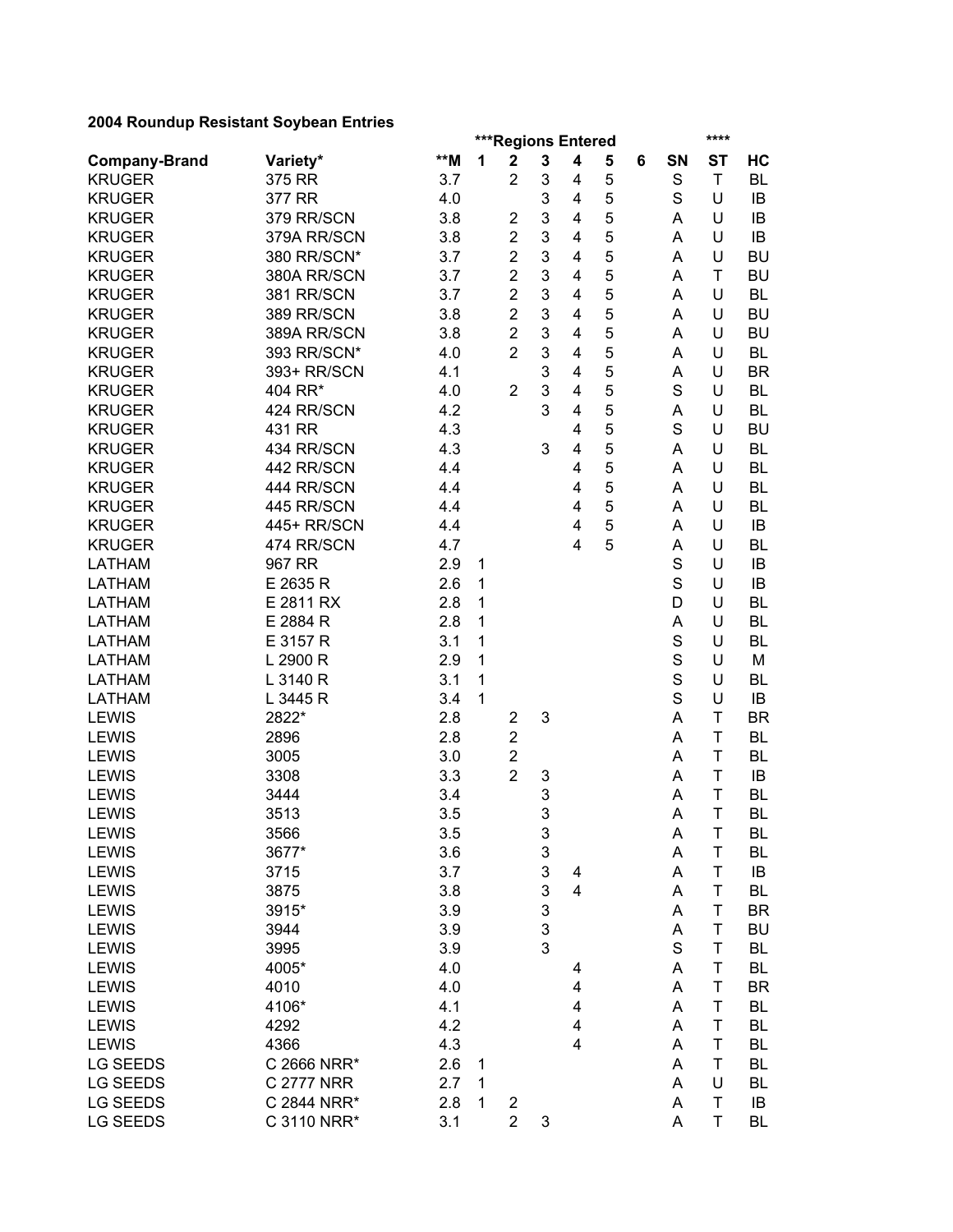|                      |                       |     |   | ***Regions Entered |                           |                |        |   |        | ****         |           |
|----------------------|-----------------------|-----|---|--------------------|---------------------------|----------------|--------|---|--------|--------------|-----------|
| <b>Company-Brand</b> | Variety*              | **M | 1 | $\mathbf 2$        | 3                         | 4              | 5      | 6 | SN     | <b>ST</b>    | HC        |
| <b>LG SEEDS</b>      | C 3444 NRR*           | 3.4 |   | $\overline{2}$     | 3                         |                |        |   | A      | $\mathsf T$  | <b>BL</b> |
| <b>LG SEEDS</b>      | C 3655 RR*            | 3.7 |   |                    | 3                         |                |        |   | S      | T            | BL        |
| <b>LG SEEDS</b>      | C 3944 NRR*           | 3.9 |   |                    |                           | 4              |        |   | A      | T            | <b>BU</b> |
| <b>LG SEEDS</b>      | C 3999 NRR*           | 3.9 |   |                    |                           | 4              | 5      |   | A      | T            | <b>BL</b> |
| <b>LG SEEDS</b>      | C 4112 NRR*           | 4.1 |   |                    |                           | $\overline{4}$ | 5      |   | A      | T            | <b>BL</b> |
| <b>LG SEEDS</b>      | C 4343 NRR            | 4.3 |   |                    |                           |                | 5      |   | Α      | U            | <b>BL</b> |
| <b>LG SEEDS</b>      | C 4444 NRR*           | 4.4 |   |                    |                           | 4              |        |   | Α      | T            | <b>BL</b> |
| <b>LG SEEDS</b>      | C 4840 NRR*           | 4.8 |   |                    |                           |                | 5      |   | A      | Τ            | <b>BL</b> |
| M & D SEED           | 9370 NRR              | 3.7 |   |                    |                           | 4              |        |   | R?     | U            | M         |
| M & D SEED           | 9440 NRR*             | 4.4 |   |                    |                           | 4              | 5      |   | R?     | U            | BL        |
| M & D SEED           | 9470 RR*              | 4.7 |   |                    |                           | 4              | 5      |   | R?     | U            | IB        |
| M & D SEED           | 9480 RR               | 4.8 |   |                    |                           |                | 5      |   | R?     | U            | IB        |
| M & D SEED           | 9530 RR*              | 5.3 |   |                    |                           |                | 5      |   | R?     | U            | Y         |
| M & D SEED           | 9550 RR               | 5.5 |   |                    |                           |                | 5      |   | R?     | U            | <b>BR</b> |
| <b>MARTIN</b>        | <b>M-328 NRR</b>      | 2.8 |   |                    | 3                         |                |        |   | A      | U            | IB        |
| <b>MARTIN</b>        | <b>M-435 NRR</b>      | 3.5 |   |                    | 3                         |                |        |   | Α      | U            | <b>BR</b> |
| <b>MARTIN</b>        | M-533 RR              | 3.3 |   |                    | 3                         |                |        |   | S      | U            | <b>BL</b> |
| <b>MARTIN</b>        | <b>M-538 NRR</b>      | 3.8 |   |                    | 3                         |                |        |   | A      | U            | <b>BU</b> |
| <b>MERSCHMAN</b>     | <b>AUSTIN RR</b>      | 4.4 |   |                    |                           | 4              | 5      |   | A      | T            | <b>BL</b> |
| <b>MERSCHMAN</b>     | <b>CHEROKEE XRR*</b>  | 2.9 |   | 2                  | 3                         |                |        |   | A      | T            | <b>BU</b> |
| <b>MERSCHMAN</b>     | <b>CHICKASAW 8RR</b>  | 2.9 | 1 | $\overline{2}$     | 3                         |                |        |   | A      | T            | IB        |
| <b>MERSCHMAN</b>     | <b>CLEVELAND 7RR</b>  | 3.9 |   | $\overline{2}$     | 3                         |                |        |   | Α      | T            | <b>BL</b> |
| <b>MERSCHMAN</b>     | <b>COOLIDGE IIIRR</b> | 3.2 |   | $\overline{2}$     | 3                         |                |        |   | Α      | T            | <b>BL</b> |
| <b>MERSCHMAN</b>     | <b>DALLAS RR</b>      | 4.8 |   |                    |                           | 4              | 5      |   | A      | T            | <b>BL</b> |
| <b>MERSCHMAN</b>     | <b>DENVER RRSTS</b>   | 4.5 |   |                    |                           | $\overline{4}$ | 5      |   | A      | T            | <b>BL</b> |
| <b>MERSCHMAN</b>     | <b>EVEREST RR</b>     | 5.3 |   |                    |                           |                | 5      |   | A      | T            | <b>BU</b> |
| <b>MERSCHMAN</b>     | <b>GRANT IIIRR</b>    | 3.5 |   | 2                  | 3                         |                |        |   | A      | T            | <b>BL</b> |
| <b>MERSCHMAN</b>     | KENNEDY 538RR         | 3.8 |   | $\overline{2}$     | 3                         | 4              |        |   | Α      | U            | <b>BL</b> |
| <b>MERSCHMAN</b>     | <b>KENNEDY VIRR*</b>  | 3.8 |   |                    | 3                         |                |        |   | A      | T            | <b>BL</b> |
| <b>MERSCHMAN</b>     | <b>MOHAWK RR</b>      | 2.4 | 1 |                    |                           |                |        |   | C      | T            | IB        |
| <b>MERSCHMAN</b>     | <b>MOHEGAN IVRR*</b>  | 2.5 | 1 | $\overline{2}$     | 3                         |                |        |   | Α      | Τ            | <b>BL</b> |
| <b>MERSCHMAN</b>     | <b>MUNSEE IVRR</b>    | 2.1 | 1 |                    |                           |                |        |   | S      | T            | <b>BR</b> |
| <b>MERSCHMAN</b>     | <b>OLYMPUS RR</b>     | 5.0 |   |                    |                           |                | 5      |   | Α      | T            | <b>BL</b> |
| <b>MERSCHMAN</b>     | PHOENIX IIIRR         | 4.1 |   |                    | 3                         | $\overline{4}$ | 5      |   | A      | T            | <b>BL</b> |
| <b>MERSCHMAN</b>     | ROCKY RR              | 5.0 |   |                    |                           |                | 5      |   | A      | $\mathsf{T}$ | BL        |
| <b>MERSCHMAN</b>     | <b>RUSHMORE 553RR</b> | 5.3 |   |                    |                           |                | 5      |   | A      | U            | BL        |
| <b>MERSCHMAN</b>     | SHAWNEE 527RR         | 2.7 | 1 | $\overline{2}$     | $\ensuremath{\mathsf{3}}$ |                |        |   | A      | U            | BL        |
| <b>MERSCHMAN</b>     | <b>SIOUX IIRR</b>     | 2.7 | 1 | $\overline{2}$     | 3                         |                |        |   | S      | T            | IB        |
| <b>MERSCHMAN</b>     | <b>VENUS RR</b>       | 1.9 | 1 |                    |                           |                |        |   | A      | T            | BL        |
| <b>MERSCHMAN</b>     | <b>WASHINGTON 9RR</b> | 3.9 |   | $\overline{2}$     | $\mathbf{3}$              | 4              |        |   | A      | Τ            | BL        |
| <b>MIDLAND</b>       | 9A402 NRR*            | 3.9 |   |                    |                           | 4              | 5      |   | A      | T            | IB        |
| <b>MIDLAND</b>       | 9A434 NRR             | 4.3 |   |                    |                           | $\overline{4}$ | 5      |   | A      | T            | IB        |
| <b>MIDLAND</b>       | 9A445 NRR             | 4.4 |   |                    |                           | 4              | 5      |   |        | T            | BL        |
| <b>MIDLAND</b>       | 9A475 XRR             | 4.7 |   |                    |                           | 4              | 5      |   | A<br>D | T            | BL        |
|                      |                       | 3.7 |   |                    |                           | 4              | 5      |   |        |              |           |
| <b>MIDLAND</b>       | 9B375 XRR             |     |   |                    |                           | 4              |        |   | X      | Τ            | <b>BR</b> |
| <b>MIDLAND</b>       | 9B485 XRR             | 4.8 |   |                    |                           |                | 5<br>5 |   | X      | Τ            | BL        |
| MW PREMIUM GEN       | AE RR 53 057          | 4.8 |   |                    |                           |                |        |   | S      | Τ            | BL        |
| MW PREMIUM GEN       | AE RR 53 076          | 4.5 |   |                    |                           | 4              |        |   | R?     | T            | <b>BL</b> |
| MW PREMIUM GEN       | AE RR 53 116          | 5.3 |   |                    |                           |                | 5      |   | R?     | T            | BL        |
| MW PREMIUM GEN       | AE RR 53 340493       | 4.9 |   |                    |                           |                | 5      |   | R?     | T            | IB        |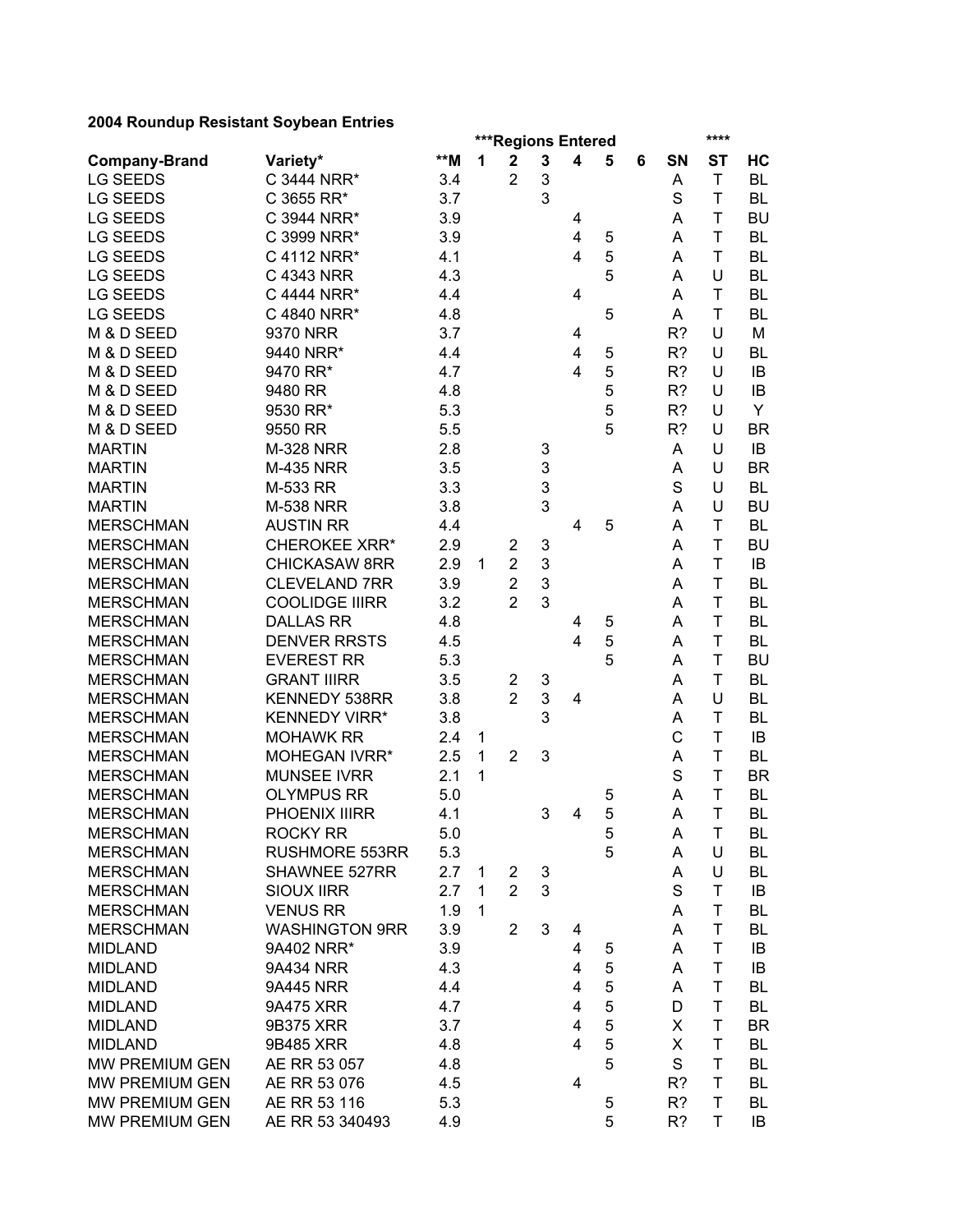|                       |                        |     |              |                         |   | <b>***Regions Entered</b> |   |   |             | ****        |           |
|-----------------------|------------------------|-----|--------------|-------------------------|---|---------------------------|---|---|-------------|-------------|-----------|
| <b>Company-Brand</b>  | Variety*               | **M | 1            | $\overline{\mathbf{2}}$ | 3 | 4                         | 5 | 6 | SN          | <b>ST</b>   | HC        |
| MW PREMIUM GEN        | AE RR 53 386           | 4.9 |              |                         |   |                           | 5 |   | R?          | $\mathsf T$ | <b>BL</b> |
| MW PREMIUM GEN        | AE RR 53 685           | 4.5 |              |                         |   | 4                         |   |   | R?          | T           | <b>BL</b> |
| MW PREMIUM GEN        | AE RR 53 776           | 4.7 |              |                         |   |                           | 5 |   | R?          | T           | <b>BL</b> |
| <b>MW PREMIUM GEN</b> | AE RR 53 976           | 4.6 |              |                         |   | 4                         |   |   | R?          | T           | M         |
| MIDWEST SEED GEN      | GR 3101*               | 3.1 |              |                         | 3 |                           |   |   | S           | U           | <b>BR</b> |
| MIDWEST SEED GEN      | GR 3732*               | 3.7 |              |                         | 3 |                           |   |   | Α           | U           | IB        |
| MIDWEST SEED GEN      | GR 3931*               | 3.9 |              |                         | 3 |                           |   |   | A           | U           | <b>BU</b> |
| <b>MILES</b>          | <b>SC ABRAHAM NRR*</b> | 3.9 |              |                         |   | 4                         | 5 |   | Α           | U           | IB        |
| <b>MILES</b>          | <b>SC JONAH NRR</b>    | 4.8 |              |                         |   | 4                         | 5 |   | Α           | U           | <b>BL</b> |
| <b>MILES SC</b>       | <b>MICHAEL NRRSTS</b>  | 4.2 |              |                         |   | 4                         | 5 |   | A           | U           | <b>BL</b> |
| <b>MILES</b>          | <b>SC SILAS NRR*</b>   | 4.4 |              |                         |   | 4                         | 5 |   | A           | U           | <b>BL</b> |
| <b>MILES</b>          | <b>SC STEPHEN NRR</b>  | 3.9 |              |                         |   | 4                         | 5 |   | A           | U           | <b>BL</b> |
| <b>MILES</b>          | <b>SC TITUS NRR</b>    | 4.8 |              |                         |   | 4                         | 5 |   | A           | U           | <b>BL</b> |
| <b>MONIER</b>         | M 2808 RR              | 2.8 |              | 2                       |   |                           |   |   | A           | U           | <b>BL</b> |
| <b>MONIER</b>         | M 3331 RR              | 3.3 |              | $\overline{2}$          |   |                           |   |   | Α           | U           | IB        |
| MOWEAQUA SEED         | MSC-9A373*             | 3.7 |              |                         | 3 | 4                         |   |   | Α           | T           | IB        |
| MOWEAQUA SEED         | MSC-9A394*             | 3.9 |              |                         |   | 4                         |   |   | A           | T           | <b>BL</b> |
| <b>MUNSON</b>         | 8339 RR*               | 3.3 |              | 2                       | 3 |                           |   | 6 | Α           | U           | <b>BL</b> |
| <b>MWS</b>            | 2856 CRR*              | 2.8 |              | $\overline{2}$          |   |                           |   |   | Α           | T           | IB        |
| <b>MWS</b>            | 2944 CRR*              | 2.9 |              | $\overline{2}$          |   |                           |   | 6 | Α           | T           | <b>BL</b> |
| <b>MWS</b>            | 3266 CRR*              | 3.2 |              |                         | 3 |                           |   |   | Α           | T           | <b>BR</b> |
| <b>MWS</b>            | 3432 CRR               | 3.2 |              |                         |   |                           |   | 6 | Α           | T           | IB        |
| <b>MWS</b>            | 3520 CRR               | 3.5 |              |                         |   |                           |   | 6 | A           | T           | <b>BU</b> |
| $NC+$                 | 2A44 RR*               | 2.4 | 1            |                         |   |                           |   |   | S           | U           | IB        |
| $NC+$                 | 2A73 RR*               | 2.7 |              | $\overline{2}$          |   |                           |   |   | S           | U           | IB        |
| $NC+$                 | 2A93 RR*               | 2.9 |              | $\overline{2}$          |   |                           |   |   | S           | U           | BL        |
| NC+                   | 2A98 RR*               | 2.9 |              | $\overline{2}$          |   |                           |   |   | S           | U           | IB        |
| $NC+$                 | 3A53 RR*               | 3.5 |              |                         | 3 |                           |   |   | A           | U           | <b>BL</b> |
| $NC+$                 | 3A61 RR*               | 3.6 |              |                         | 3 |                           |   |   | S           | U           | <b>BL</b> |
| $NC+$                 | 3A92 RR*               | 3.9 |              |                         |   | 4                         |   |   | Α           | U           | <b>BU</b> |
| $NC+$                 | 3N31 RR*               | 3.3 |              |                         | 3 |                           |   |   | Α           | U           | <b>BL</b> |
| $NC+$                 | 4N41 RR*               | 4.4 |              |                         |   | 4                         |   |   | Α           | U           | <b>BL</b> |
| NC+                   | 4N79 RR*               | 4.7 |              |                         |   | 4                         |   |   | А           | U           | <b>BL</b> |
| <b>NK BRAND</b>       | S 24-K4*               | 2.4 | $\mathbf{1}$ |                         |   |                           |   |   | S           | U           | <b>BR</b> |
| <b>NK BRAND</b>       | S 27-T7*               | 2.7 | $\mathbf{1}$ | $\overline{\mathbf{c}}$ |   |                           |   |   | $\mathsf S$ | U           | <b>BR</b> |
| <b>NK BRAND</b>       | S 31-V3*               | 3.1 | $\mathbf{1}$ | $\overline{2}$          |   |                           |   |   | AB          | U           | <b>BR</b> |
| <b>NK BRAND</b>       | S 37-N4*               | 3.7 |              |                         | 3 | 4                         |   |   | AB          | U           | BL        |
| <b>NK BRAND</b>       | S 42-P7*               | 4.2 |              |                         | 3 | $\overline{\mathbf{4}}$   |   | 6 | AB          | U           | <b>BL</b> |
| <b>NK BRAND</b>       | S 43-B1*               | 4.3 |              |                         | 3 | $\overline{4}$            | 5 |   | AB          | U           | <b>BR</b> |
| <b>NK BRAND</b>       | S 49-Q9*               | 4.9 |              |                         |   |                           | 5 |   | AB          | U           | IB        |
| <b>NU-AG</b>          | 284 NRR*               | 2.8 |              | $\overline{\mathbf{c}}$ | 3 |                           |   |   | A           | U           | IB        |
| <b>NU-AG</b>          | 292 NRR*               | 2.9 |              | $\overline{2}$          | 3 |                           |   |   | A           | U           | <b>BU</b> |
| <b>NU-AG</b>          | 354 NRR*               | 3.5 |              | $\overline{2}$          | 3 |                           |   |   | A           | U           | <b>BL</b> |
| <b>NU-AG</b>          | 374 NRR*               | 3.7 |              |                         | 3 | 4                         |   |   | A           | U           | <b>BU</b> |
| <b>NU-AG</b>          | 394 NRR*               | 3.9 |              |                         | 3 | 4                         |   |   | A           | U           | <b>BL</b> |
| <b>PIONEER</b>        | 92M30                  | 2.3 | 1            |                         |   |                           |   |   | AB          | T           | <b>BL</b> |
| <b>PIONEER</b>        | 92M40                  | 2.4 | 1            |                         |   |                           |   |   | AB          | $\mathsf T$ | <b>BL</b> |
| <b>PIONEER</b>        | 92M70*                 | 2.7 | 1            | $\overline{\mathbf{c}}$ | 3 |                           |   |   | AB          | $\mathsf T$ | <b>BU</b> |
| <b>PIONEER</b>        | 92M91*                 | 2.9 | 1            | $\overline{2}$          | 3 |                           |   |   | S           | $\mathsf T$ | <b>BL</b> |
| <b>PIONEER</b>        | 92M92                  | 2.9 | 1            | $\overline{2}$          |   |                           |   |   | AB          | $\mathsf T$ | BR        |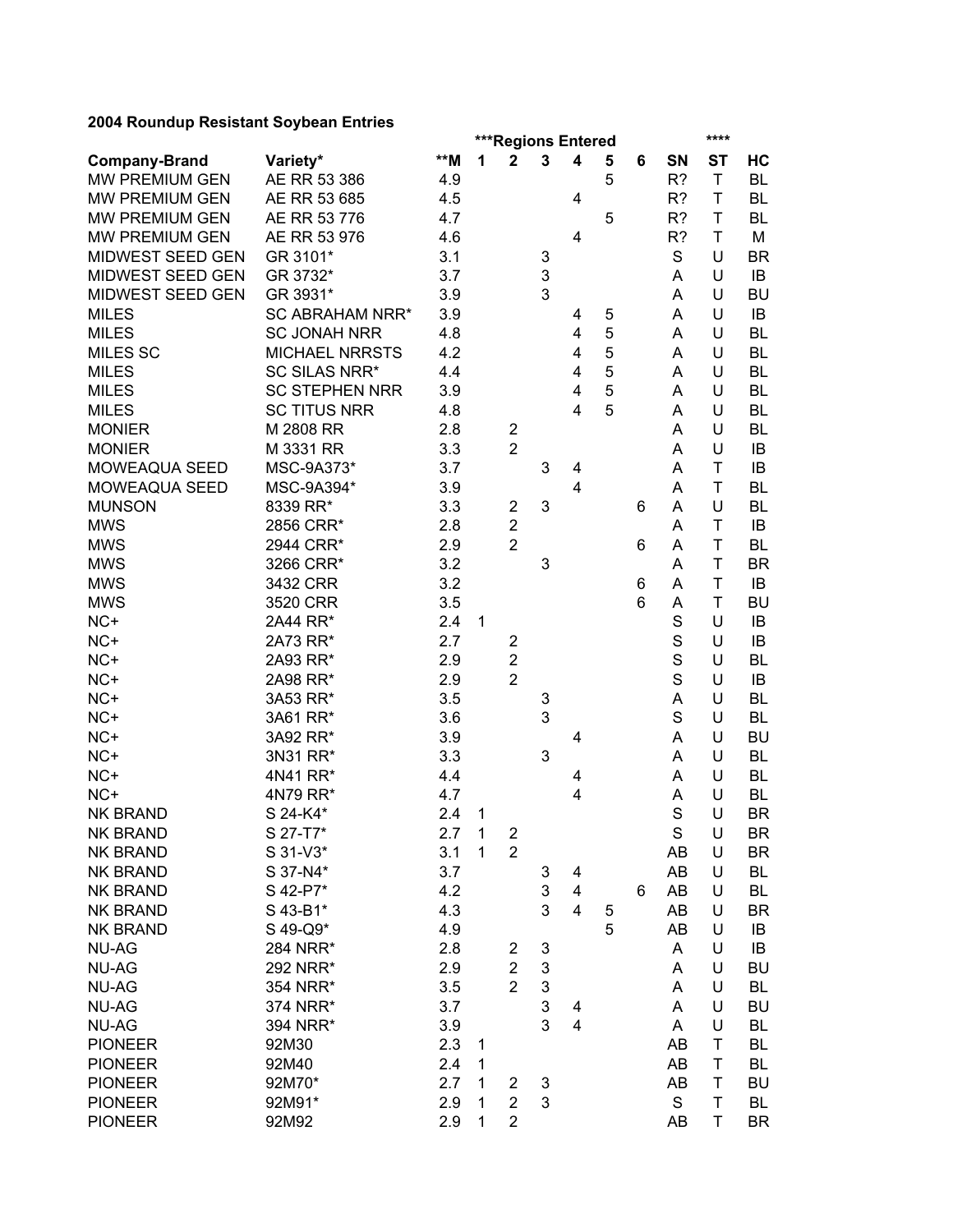|                      |                    | <b>***Regions Entered</b><br>**** |              |                         |   |                         |   |   |             |              |           |
|----------------------|--------------------|-----------------------------------|--------------|-------------------------|---|-------------------------|---|---|-------------|--------------|-----------|
| <b>Company-Brand</b> | Variety*           | **M                               | 1            | $\mathbf 2$             | 3 | $\overline{\mathbf{4}}$ | 5 | 6 | SN          | <b>ST</b>    | HC        |
| <b>PIONEER</b>       | 93B68*             | 3.6                               |              |                         | 3 |                         |   |   | S           | $\mathsf T$  | <b>BL</b> |
| <b>PIONEER</b>       | 93M10*             | 3.1                               | 1            | $\overline{c}$          |   |                         |   |   | AB          | T            | BL        |
| <b>PIONEER</b>       | 93M11              | 3.1                               | $\mathbf{1}$ | $\overline{2}$          | 3 |                         |   |   | S           | T            | BL        |
| <b>PIONEER</b>       | 93M30              | 3.3                               |              | $\overline{c}$          |   |                         |   |   | AB          | T            | <b>BR</b> |
| <b>PIONEER</b>       | 93M50              | 3.5                               |              | $\overline{2}$          | 3 | 4                       |   |   | AB          | T            | <b>BL</b> |
| <b>PIONEER</b>       | 93M60*             | 3.6                               |              | $\overline{2}$          | 3 | 4                       |   |   | AB          | T            | <b>BL</b> |
| <b>PIONEER</b>       | 93M90*             | 3.9                               |              |                         | 3 | $\overline{\mathbf{4}}$ | 5 |   | AB          | T            | IB        |
| <b>PIONEER</b>       | 93M93              | 3.9                               |              |                         | 3 | $\overline{\mathbf{4}}$ | 5 |   | AB          | Τ            | BL        |
| <b>PIONEER</b>       | 94B54*             | 4.5                               |              |                         |   |                         | 5 |   | AB          | Τ            | <b>BL</b> |
| <b>PIONEER</b>       | 94B73              | 4.7                               |              |                         |   | 4                       | 5 |   | S           | T            | BL        |
| <b>PIONEER</b>       | 94M70*             | 4.7                               |              |                         |   | 4                       | 5 |   | AB          | T            | <b>BL</b> |
| <b>PIONEER</b>       | 94M90*             | 4.9                               |              |                         |   |                         | 5 |   | AB          | Τ            | <b>BL</b> |
| <b>PIONEER</b>       | 95B32*             | 5.3                               |              |                         |   |                         | 5 |   | AB          | T            | <b>BU</b> |
| PRAIRIE BRAND        | PB-2243 RR         | 2.2                               | $\mathbf 1$  |                         |   |                         |   |   | S           | U            | Y         |
| PRAIRIE BRAND        | PB-2443 RR         | 2.4                               | $\mathbf{1}$ |                         |   |                         |   |   | S           | U            | <b>BL</b> |
| PRAIRIE BRAND        | PB-2534 RR         | 2.5                               | $\mathbf{1}$ |                         |   |                         |   |   | $\mathbf S$ | U            | <b>BL</b> |
| PRAIRIE BRAND        | PB-2643 RR         | 2.6                               | 1            | $\overline{2}$          |   |                         |   |   | $\mathbf S$ | U            | <b>BL</b> |
| PRAIRIE BRAND        | PB-2732 RR         | 2.7                               | 1            |                         |   |                         |   |   | $\mathbf S$ | U            | IB        |
| PRAIRIE BRAND        | <b>PB-2794 NRR</b> | 2.7                               | $\mathbf{1}$ | $\overline{2}$          |   |                         |   |   | A           | U            | BL        |
| PRAIRIE BRAND        | PB-3123 RR         | 3.1                               |              | $\overline{2}$          |   |                         |   |   | S           | U            | BL        |
| PRAIRIE BRAND        | <b>PB-3383 NRR</b> | 3.3                               |              | $\overline{2}$          |   |                         |   |   | A           | U            | IB        |
| PRAIRIE BRAND        | PB-3732 RR         | 3.7                               |              | $\overline{c}$          |   |                         |   |   | S           | U            | IB        |
| <b>QUALITY PLUS</b>  | Q 344 RR           | 3.4                               |              | $\overline{c}$          |   |                         |   |   | A           | U            | BL        |
| <b>QUALITY PLUS</b>  | Q 370 RR*          | 3.5                               |              | $\overline{2}$          | 3 |                         |   |   | A           | U            | IB        |
| <b>RENK</b>          | <b>RS 223 RR</b>   | 2.2                               | 1            |                         |   |                         |   |   | $\mathbf S$ | U            | Y         |
| <b>RENK</b>          | <b>RS 234 RR</b>   | 2.3                               | 1            |                         |   |                         |   |   | $\mathsf S$ | U            | Y         |
| <b>RENK</b>          | <b>RS 244 NRR</b>  | 2.4                               | 1            |                         |   |                         |   |   | A           | U            | IB        |
| <b>RENK</b>          | <b>RS 253 RR</b>   | 2.5                               | 1            |                         |   |                         |   |   | S           | T            | <b>BR</b> |
| <b>RENK</b>          | <b>RS 262 NRR</b>  | 2.6                               | 1            |                         |   |                         |   |   | A           | T            | <b>BL</b> |
| <b>RENK</b>          | <b>RS 272 RR</b>   | 2.7                               | 1            |                         |   |                         |   |   | S           | T            | <b>BL</b> |
| <b>RENK</b>          | <b>RS 293 RR</b>   | 2.9                               | 1            |                         |   |                         |   |   | S           | $\mathsf{T}$ | <b>BL</b> |
| <b>ROESCHLEY</b>     | 4351 CRR           | 3.1                               |              | $\overline{c}$          |   |                         |   |   | A           | U            | IB        |
| <b>ROESCHLEY</b>     | 5247 RR            | 2.7                               |              | $\overline{2}$          |   |                         |   |   | S           | U            | <b>BL</b> |
| <b>ROESCHLEY</b>     | 5278 CRR*          | 2.8                               | $\mathbf{1}$ |                         |   |                         |   |   | A           | U            | IB        |
| <b>ROESCHLEY</b>     | 5345 CRR*          | 3.5                               |              | $\overline{\mathbf{c}}$ |   |                         |   |   | Α           | U            | IB        |
| <b>SIEBEN</b>        | <b>CR 26</b>       | 2.6                               | 1            |                         |   |                         |   |   | D           | U            | BL        |
| <b>SIEBEN</b>        | <b>CR 34</b>       | 3.4                               |              | $\overline{c}$          |   |                         |   |   | D           | U            | BU        |
| <b>SIEBEN</b>        | SS 2304 NRR*       | 2.3                               | 1            | $\overline{2}$          |   |                         |   |   | A           | U            | BL        |
| <b>SIEBEN</b>        | SS 2805 NRR*       | 2.8                               | 1            | $\overline{2}$          | 3 |                         |   |   | A           | U            | <b>BL</b> |
| <b>SIEBEN</b>        | <b>SS 3203 NRR</b> | 3.2                               | 1            | $\overline{2}$          | 3 |                         |   |   | A           | U            | IB        |
| <b>SIEBEN</b>        | <b>SS 3304 NRR</b> | 3.3                               |              | $\overline{2}$          | 3 |                         |   |   | A           | U            | BL        |
| <b>SIEBEN</b>        | <b>SS 3704 NRR</b> | 3.7                               |              | $\overline{2}$          | 3 |                         |   |   | A           | U            | IB        |
| SOUTHERN STATES      | RT 3802 N          | 3.8                               |              |                         |   |                         | 5 |   | A           | U            | BL        |
| SOUTHERN STATES      | RT 3940 N          | 3.9                               |              |                         |   |                         | 5 |   | A           | U            | BL        |
| SOUTHERN STATES      | RT 4098            | 4.0                               |              |                         |   |                         | 5 |   | S           | U            | BL        |
| SOUTHERN STATES      | RT 4230 N          | 4.2                               |              |                         |   |                         | 5 |   | A           | U            | BL        |
| SOUTHERN STATES      | RT 4502 N          | 4.5                               |              |                         |   |                         | 5 |   | A           | U            | BL        |
| SOUTHERN STATES      | RT 4810 N          | 4.8                               |              |                         |   |                         | 5 |   | A           | U            | BL        |
| SOUTHERN STATES      | RT 4980            | 4.9                               |              |                         |   |                         | 5 |   | S           | U            | BL        |
| SOUTHERN STATES      | RT 5001 N          | 5.1                               |              |                         |   |                         | 5 |   | A           | U            | IB        |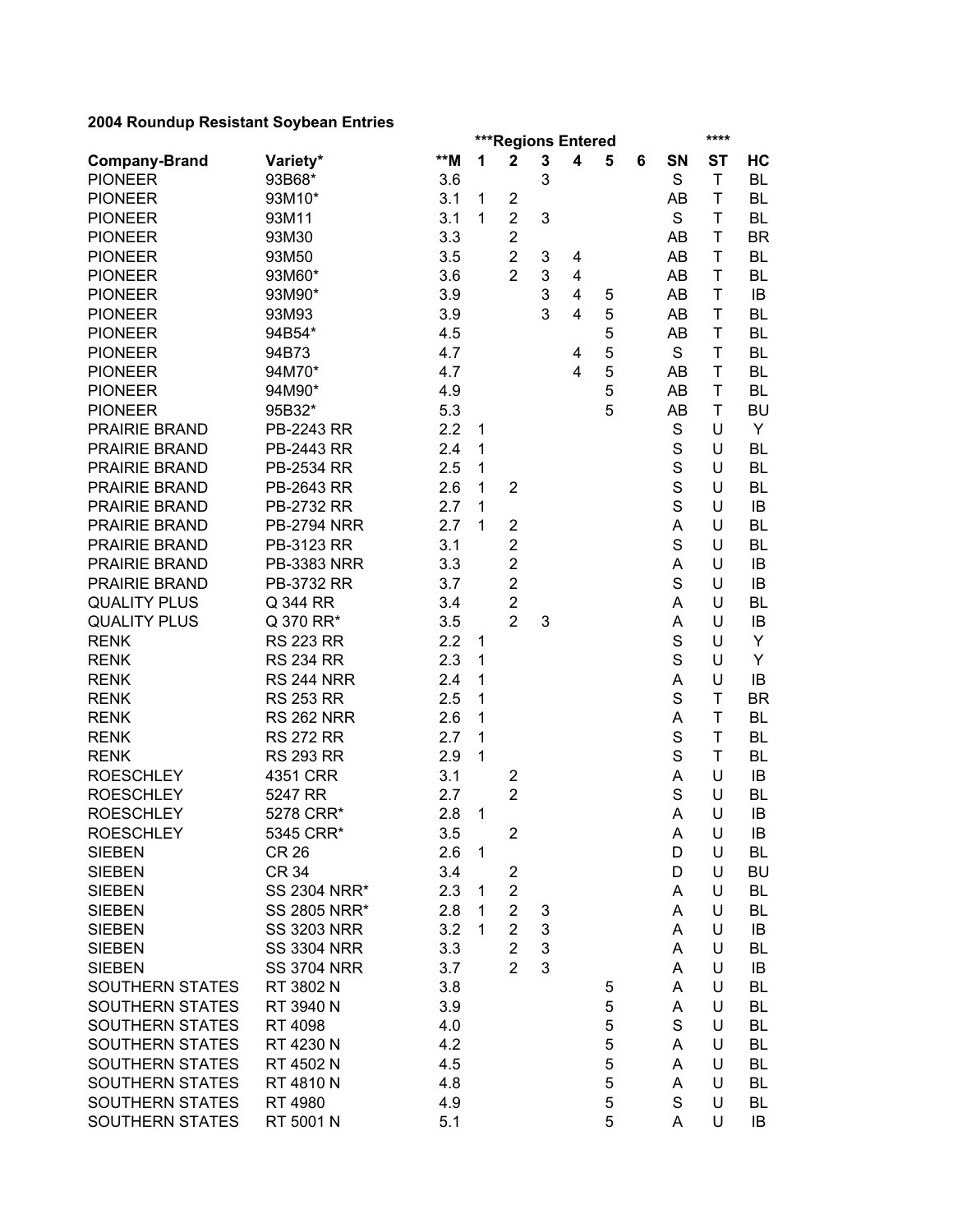| 2004 Noundap Nesistant Obybean Entries  |                          | ****<br><b>***Regions Entered</b> |              |                         |   |                         |   |   |             |             |           |
|-----------------------------------------|--------------------------|-----------------------------------|--------------|-------------------------|---|-------------------------|---|---|-------------|-------------|-----------|
|                                         |                          | $\star\star$ M                    | 1            | $\mathbf 2$             | 3 | 4                       | 5 | 6 | SN          | <b>ST</b>   | HC        |
| <b>Company-Brand</b><br>SOUTHERN STATES | Variety*<br>RT 5130 N    | 5.1                               |              |                         |   |                         | 5 |   | A           | U           | <b>BU</b> |
| <b>STEWART</b>                          | SB 3659 R*               | 3.6                               |              |                         | 3 | 4                       |   |   | A           | U           | IB        |
| <b>STEWART</b>                          | SB 3999 R*               | 3.9                               |              |                         | 3 | $\overline{\mathbf{4}}$ |   |   | A           | U           | <b>BL</b> |
| <b>STEWART</b>                          | SB 4159 R*               | 4.1                               |              |                         |   | $\overline{\mathbf{4}}$ |   |   | A           | U           | <b>BL</b> |
|                                         | <b>3720 RRSCN</b>        | 3.7                               |              |                         |   |                         |   |   |             | U           |           |
| <b>STEYER</b>                           |                          |                                   |              |                         |   |                         | 5 |   | A           |             | IB        |
| <b>STEYER</b>                           | 4000 RRSCN               | 4.0                               |              |                         |   |                         | 5 |   | A           | U           | <b>BL</b> |
| <b>STEYER</b>                           | 4200 RRSCN               | 4.2                               |              |                         |   |                         | 5 |   | A           | U           | <b>BL</b> |
| <b>STINE</b>                            | S 2116-4                 | 2.1                               | 1            |                         |   |                         |   |   | S           | U           | Y         |
| <b>STINE</b>                            | S 2403-4                 | 2.4                               | 1            |                         |   |                         |   |   | $\mathsf S$ | U           | IB        |
| <b>STINE</b>                            | S 2702-4                 | 2.7                               | 1            | $\overline{2}$          | 3 |                         |   |   | A           | U           | <b>BL</b> |
| <b>STINE</b>                            | S 2783-4                 | 2.7                               | 1            | $\overline{2}$          |   |                         |   |   | S           | U           | IB        |
| <b>STINE</b>                            | S 2842-4*                | 2.8                               | 1            | $\overline{2}$          | 3 |                         |   |   | Α           | U           | IB        |
| <b>STINE</b>                            | S 2912-4                 | 2.9                               | 1            | $\overline{2}$          | 3 |                         |   |   | Α           | U           | <b>BL</b> |
| <b>STINE</b>                            | S 3242-4                 | 3.3                               | 1            | $\overline{2}$          | 3 |                         |   |   | A           | U           | <b>BL</b> |
| <b>STINE</b>                            | S 3532-4                 | 3.5                               |              | $\overline{2}$          | 3 | 4                       |   |   | A           | U           | <b>BL</b> |
| <b>STINE</b>                            | S 3600-4                 | 3.6                               |              | $\overline{2}$          | 3 |                         |   |   | $\mathbf S$ | U           | <b>BL</b> |
| <b>STINE</b>                            | S 3632-4*                | 3.6                               |              | $\overline{2}$          | 3 |                         |   |   | A           | U           | <b>BL</b> |
| <b>STINE</b>                            | S 3832-4                 | 3.8                               |              | $\overline{2}$          | 3 | 4                       |   |   | A           | U           | <b>BL</b> |
| <b>STINE</b>                            | S 3932-4                 | 4.0                               |              |                         | 3 | $\overline{\mathbf{4}}$ |   |   | A           | U           | <b>BL</b> |
| <b>STINE</b>                            | S 4102-4*                | 4.1                               |              |                         |   | 4                       | 5 |   | A           | U           | <b>BL</b> |
| <b>STINE</b>                            | S 4300-4                 | 4.3                               |              |                         |   | 4                       |   |   | S           | U           | <b>BL</b> |
| <b>STINE</b>                            | S 4842-4                 | 4.8                               |              |                         |   | $\overline{4}$          | 5 |   | Α           | U           | <b>BL</b> |
| <b>STONE</b>                            | <b>HC-2344 NRR</b>       | 3.4                               |              | $\overline{2}$          |   |                         |   |   | A           | T           | IB        |
| <b>STONE</b>                            | HC-2351 RR*              | 3.5                               |              |                         | 3 |                         |   |   | S           | T           | BL        |
| <b>STONE</b>                            | <b>HC-2373 NRR</b>       | 3.7                               |              | $\overline{2}$          | 3 | 4                       |   |   | A           | T           | IB        |
| <b>STONE</b>                            | <b>HC-2403 NRR*</b>      | 4.0                               |              |                         |   | 4                       | 5 |   | A           | T           | IB        |
| <b>STONE</b>                            | <b>HC-2413 NRR</b>       | 4.1                               |              |                         |   | 4                       |   |   | A           | T           | IB        |
| <b>STONE</b>                            | <b>HC-2441 NRR*</b>      | 4.4                               |              |                         |   | 4                       | 5 |   | A           | Τ           | IB        |
| <b>SUN PRAIRIE</b>                      | <b>2844 NRR</b>          | 2.8                               |              |                         |   |                         |   | 6 | A           | U           | IB        |
| <b>SUN PRAIRIE</b>                      | 3404 NRR                 | 3.4                               |              |                         |   |                         |   | 6 | Α           | U           | <b>BL</b> |
| <b>SUN PRAIRIE</b>                      | 3602 NRR                 | 3.7                               |              |                         |   |                         |   | 6 | Α           | U           | <b>BL</b> |
| <b>TRELAY</b>                           | <b>HC-2262 RR</b>        | 2.6                               | 1            |                         |   |                         |   |   | S           | T           | <b>BL</b> |
| <b>TRELAY</b>                           | <b>HC-2282 RR</b>        | 2.8                               | 1            |                         |   |                         |   |   | $\mathbf S$ | T           | IB        |
| <b>TRELAY</b>                           | HC-2284 RR/SCN           | 2.8                               | 1            |                         |   |                         |   |   | A           | U           | <b>BL</b> |
| <b>TRELAY</b>                           | <b>HC-2292 RR</b>        | 2.9                               | $\mathbf{1}$ |                         |   |                         |   |   | S           | U           | BL        |
| <b>TRELAY</b>                           | <b>HC-2303 RR</b>        | 3.0                               | $\mathbf{1}$ |                         |   |                         |   |   | $\mathbf S$ | U           | BL        |
| <b>TRISLER TRISOY</b>                   | 2933 RR                  | 2.9                               |              | $\overline{\mathbf{c}}$ |   |                         |   |   | $\mathsf S$ | U           | BL        |
| <b>TRISLER TRISOY</b>                   | 3144 RR(CN)              | 3.1                               |              | $\overline{2}$          |   |                         |   |   | A           | U           | IB        |
| <b>TRISLER TRISOY</b>                   | 3222 RR(CN)              | 3.2                               |              |                         | 3 |                         |   |   | A           | U           | IB        |
| <b>TRISLER TRISOY</b>                   | 3343 RR(CN)              | 3.3                               |              | $\overline{2}$          |   |                         |   |   | A           | Τ           | BL        |
| <b>TRISLER TRISOY</b>                   | 3530 RR(CN)              | 3.5                               |              |                         | 3 |                         |   |   | A           | U           | IB        |
| <b>TRISLER TRISOY</b>                   | 3717 RR(CN)*             | 3.7                               |              |                         | 3 | 4                       |   |   | A           | U           | IB        |
| <b>TRISLER TRISOY</b>                   | 3833 RR(CN)              | 3.8                               |              |                         | 3 | 4                       |   |   | A           | U           | BL        |
| <b>TRISLER TRISOY</b>                   | 4030 RR(CN)              | 4.0                               |              |                         |   | 4                       |   |   | A           | U           | <b>BL</b> |
| <b>TRISLER TRISOY</b>                   | 4227 RR(CN)              | 4.2                               |              |                         |   | 4                       | 5 |   | A           | U           | <b>BL</b> |
| <b>TRISLER TRISOY</b>                   | 4314 RR(CN)              | 4.3                               |              |                         |   |                         | 5 |   | A           | U           | <b>BL</b> |
| <b>TRISLER TRISOY</b>                   | 4343 RR(CN)              | 4.3                               |              |                         |   |                         | 5 |   | A           | T           | BL        |
| <b>TRISLER TRISOY</b>                   |                          | 4.6                               |              |                         |   | 4                       | 5 |   | A           | U           | IB        |
| <b>VIGORO</b>                           | 4697 RR(CN)*<br>V 284 RR | 2.8                               | $\mathbf 1$  |                         |   |                         |   |   | $\mathbf S$ | $\mathsf T$ | BL        |
| <b>VIGORO</b>                           |                          | 2.8                               | 1            |                         |   |                         |   |   | Α           | T           |           |
|                                         | V 28N5 RR                |                                   |              |                         | 3 |                         |   |   |             |             | BL        |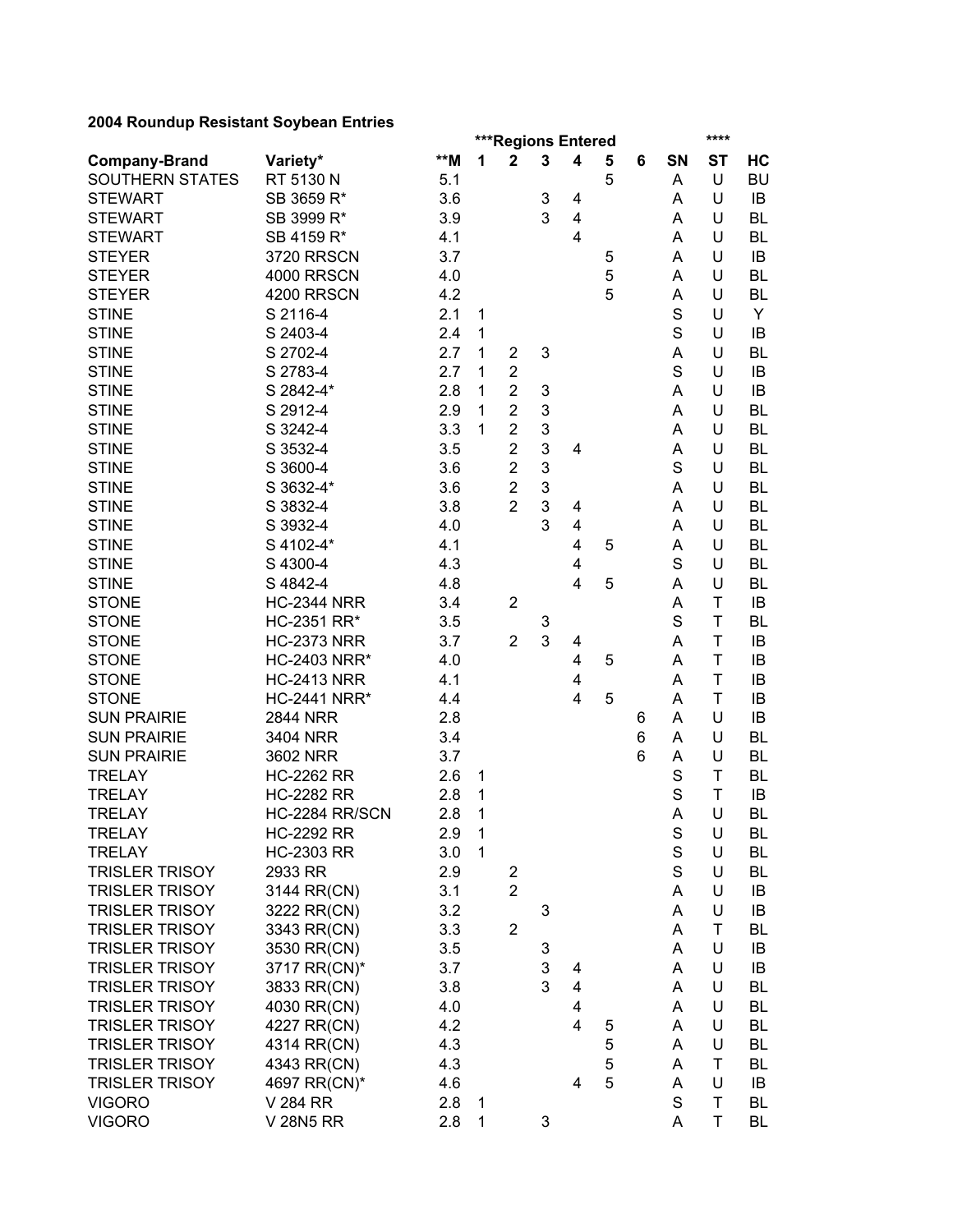| 2004 Noundap Nesistant Obybean Entries |                   |                | ****<br>***Regions Entered |                |                           |   |   |   |             |           |           |  |  |
|----------------------------------------|-------------------|----------------|----------------------------|----------------|---------------------------|---|---|---|-------------|-----------|-----------|--|--|
|                                        | Variety*          | $\star\star$ M | 1                          | $\overline{2}$ | 3                         | 4 | 5 | 6 | SN          | <b>ST</b> | HC        |  |  |
| <b>Company-Brand</b><br><b>VIGORO</b>  | V 315 RR          | 3.1            | 1                          |                |                           |   |   |   | S           | T         | <b>BL</b> |  |  |
| <b>VIGORO</b>                          | V 35N4 RR         | 3.5            |                            |                | $\ensuremath{\mathsf{3}}$ |   |   |   | Α           | T         | BL        |  |  |
| <b>VIGORO</b>                          | <b>V 36N5 RR</b>  | 3.6            |                            |                | 3                         |   |   |   |             | T         | IB        |  |  |
| <b>VIGORO</b>                          |                   |                |                            |                | 3                         |   |   |   | Α<br>A      | T         | IB        |  |  |
|                                        | <b>V 37N3 RR</b>  | 3.7            |                            |                |                           |   |   |   |             |           |           |  |  |
| <b>VIGORO</b>                          | <b>V 38N5 RS</b>  | 3.8            |                            |                | 3                         | 4 |   |   | Α           | T         | <b>BU</b> |  |  |
| <b>VIGORO</b>                          | V 39N4 RR         | 3.9            |                            |                | 3                         | 4 |   |   | Α           | T         | <b>BL</b> |  |  |
| <b>VIGORO</b>                          | <b>V 40N3 RR</b>  | 4.0            |                            |                |                           | 4 |   |   | Α           | T         | <b>BL</b> |  |  |
| <b>VIGORO</b>                          | V 42N3 RR*        | 4.2            |                            |                |                           | 4 | 5 |   | Α           | T         | <b>BL</b> |  |  |
| <b>VIGORO</b>                          | <b>V 47N3 RR</b>  | 4.6            |                            |                |                           |   | 5 |   | Α           | T         | <b>BL</b> |  |  |
| <b>VIGORO</b>                          | <b>V 48N5 RR</b>  | 4.8            |                            |                |                           |   | 5 |   | A           | T         | <b>BL</b> |  |  |
| <b>WILKEN</b>                          | 1493 RR           | 1.9            | 1                          |                |                           |   |   |   | S           | U         | <b>BR</b> |  |  |
| <b>WILKEN</b>                          | <b>1991 NRR</b>   | 1.9            | 1                          |                |                           |   |   |   | А           | U         | <b>BR</b> |  |  |
| <b>WILKEN</b>                          | 2217 RR           | 2.1            | 1                          |                |                           |   |   |   | S           | U         | <b>BU</b> |  |  |
| <b>WILKEN</b>                          | 2301 NRR*         | 2.0            | 1                          |                |                           |   |   |   | A           | U         | IB        |  |  |
| <b>WILKEN</b>                          | 2319 RR           | 2.1            |                            | $\overline{2}$ |                           |   |   |   | S           | U         | <b>BL</b> |  |  |
| <b>WILKEN</b>                          | 2321 NRR          | 2.2            | $\mathbf{1}$               |                |                           |   |   |   | A           | U         | <b>BL</b> |  |  |
| <b>WILKEN</b>                          | <b>2341 NRR</b>   | 2.4            |                            | $\overline{c}$ |                           |   |   |   | A           | U         | <b>BL</b> |  |  |
| <b>WILKEN</b>                          | 2531 NRR*         | 2.5            |                            | $\overline{c}$ |                           |   |   |   | Α           | U         | <b>BL</b> |  |  |
| <b>WILKEN</b>                          | <b>2541 NRR</b>   | 2.4            |                            | $\overline{2}$ |                           |   |   |   | А           | U         | IB        |  |  |
| <b>WILKEN</b>                          | 2574 RR           | 2.7            | 1                          | $\overline{c}$ |                           |   |   | 6 | S           | U         | BL        |  |  |
| <b>WILKEN</b>                          | 2659 RR           | 2.5            | 1                          | $\overline{2}$ |                           |   |   |   | S           | U         | IB        |  |  |
| <b>WILKEN</b>                          | 2663 RR*          | 2.6            |                            | $\overline{c}$ |                           |   |   |   | S           | U         | IB        |  |  |
| <b>WILKEN</b>                          | <b>2665 NRR</b>   | 2.6            |                            | $\overline{c}$ |                           |   |   |   | А           | U         | IB        |  |  |
| <b>WILKEN</b>                          | 2671 NRR*         | 2.7            | 1                          | $\overline{2}$ |                           |   |   |   | А           | U         | BL        |  |  |
| <b>WILKEN</b>                          | 2678 RR           | 2.7            |                            | $\overline{2}$ |                           |   |   |   | S           | U         | IB        |  |  |
| <b>WILKEN</b>                          | 2685 RR*          | 2.8            | 1                          | 2              |                           |   |   | 6 | S           | U         | BL        |  |  |
| <b>WILKEN</b>                          | <b>2765 NRR</b>   | 2.6            |                            | $\overline{2}$ |                           |   |   | 6 | Α           | U         | <b>BL</b> |  |  |
| <b>WILKEN</b>                          | <b>2782 NRR</b>   | 2.8            |                            | $\overline{2}$ | 3                         |   |   |   | Α           | U         | <b>BL</b> |  |  |
| <b>WILKEN</b>                          | 2788 NRR*         | 2.8            | 1                          | $\overline{c}$ |                           |   |   | 6 | Α           | U         | IB        |  |  |
| <b>WILKEN</b>                          | <b>2791 NRR</b>   | 2.9            |                            | $\overline{2}$ | 3                         |   |   |   | Α           | U         | <b>BL</b> |  |  |
| <b>WILKEN</b>                          | 3410 RR           | 3.1            |                            | $\overline{c}$ | 3                         |   |   | 6 | S           | U         | <b>BL</b> |  |  |
| <b>WILKEN</b>                          | 3411 NRR*         | 3.1            |                            | $\overline{2}$ | 3                         |   |   | 6 | Α           | U         | IB        |  |  |
| <b>WILKEN</b>                          | 3419 NRR*         | 3.1            |                            | $\overline{2}$ | 3                         |   |   | 6 | A           | U         | <b>BL</b> |  |  |
| <b>WILKEN</b>                          | 3421 NRR          | 3.2            |                            | $\overline{2}$ | 3                         |   |   |   | A           | U         | IB        |  |  |
| <b>WILKEN</b>                          | 3425 NRR          | 3.2            |                            | $\overline{2}$ | 3                         |   |   | 6 | A           | U         | IB        |  |  |
| <b>WILKEN</b>                          | 3453 NRR          | 3.5            |                            |                | 3                         |   |   | 6 | A           | U         | BL        |  |  |
| <b>WILKEN</b>                          | 3461 NRR          | 3.6            |                            |                | 3                         |   |   | 6 | A           | U         | <b>BL</b> |  |  |
| <b>WILKEN</b>                          | 3470 CRR          | 3.7            |                            | $\overline{c}$ | 3                         |   |   | 6 | X           | U         | BU        |  |  |
| <b>WILKEN</b>                          | 3471 NRR          | 3.7            |                            |                | 3                         |   |   |   | A           | U         | IB        |  |  |
| <b>WILKEN</b>                          | 3473 NRR          | 3.7            |                            | $\overline{2}$ | 3                         |   |   | 6 | Α           | U         | IB        |  |  |
| <b>WILKEN</b>                          | 3475 RR           | 3.7            |                            |                | 3                         |   |   |   | S           | U         | <b>BL</b> |  |  |
| <b>WILKEN</b>                          | 3479 NRR          | 3.8            |                            | $\overline{2}$ | 3                         | 4 |   | 6 | A           | U         | <b>BU</b> |  |  |
| <b>WILKEN</b>                          | 3491 NRR          | 3.9            |                            |                | $\mathbf{3}$              | 4 |   | 6 | A           | U         | <b>BL</b> |  |  |
| <b>WILKEN</b>                          | 3499 NRR*         | 3.9            |                            |                | 3                         | 4 |   | 6 | Α           | U         | <b>BU</b> |  |  |
| <b>WILKEN</b>                          | <b>WX 134 NRR</b> | 2.9            |                            | $\overline{2}$ | 3                         |   |   |   | А           | U         | <b>BL</b> |  |  |
| <b>WILKEN</b>                          | <b>WX 137 RR</b>  | 3.2            |                            |                | 3                         |   |   |   | S           | U         | IB        |  |  |
| <b>WILKEN</b>                          | <b>WX 177 RR</b>  | 3.2            |                            |                | 3                         |   |   |   | S           | U         | IB        |  |  |
| <b>WILKEN</b>                          |                   |                |                            |                | 3                         |   |   | 6 | $\mathbf S$ | U         | BL        |  |  |
|                                        | <b>WX 300 RR</b>  | 2.8            |                            | $\overline{c}$ |                           |   |   |   | $\mathbf S$ | U         |           |  |  |
| <b>WILLCROSS</b>                       | RR 2215           | 2.1            | 1                          | $\overline{2}$ |                           |   |   |   | S           |           | BL        |  |  |
| <b>WILLCROSS</b>                       | RR 2254           | 2.5            | 1                          | $\overline{2}$ |                           |   |   |   |             | U         | BL        |  |  |